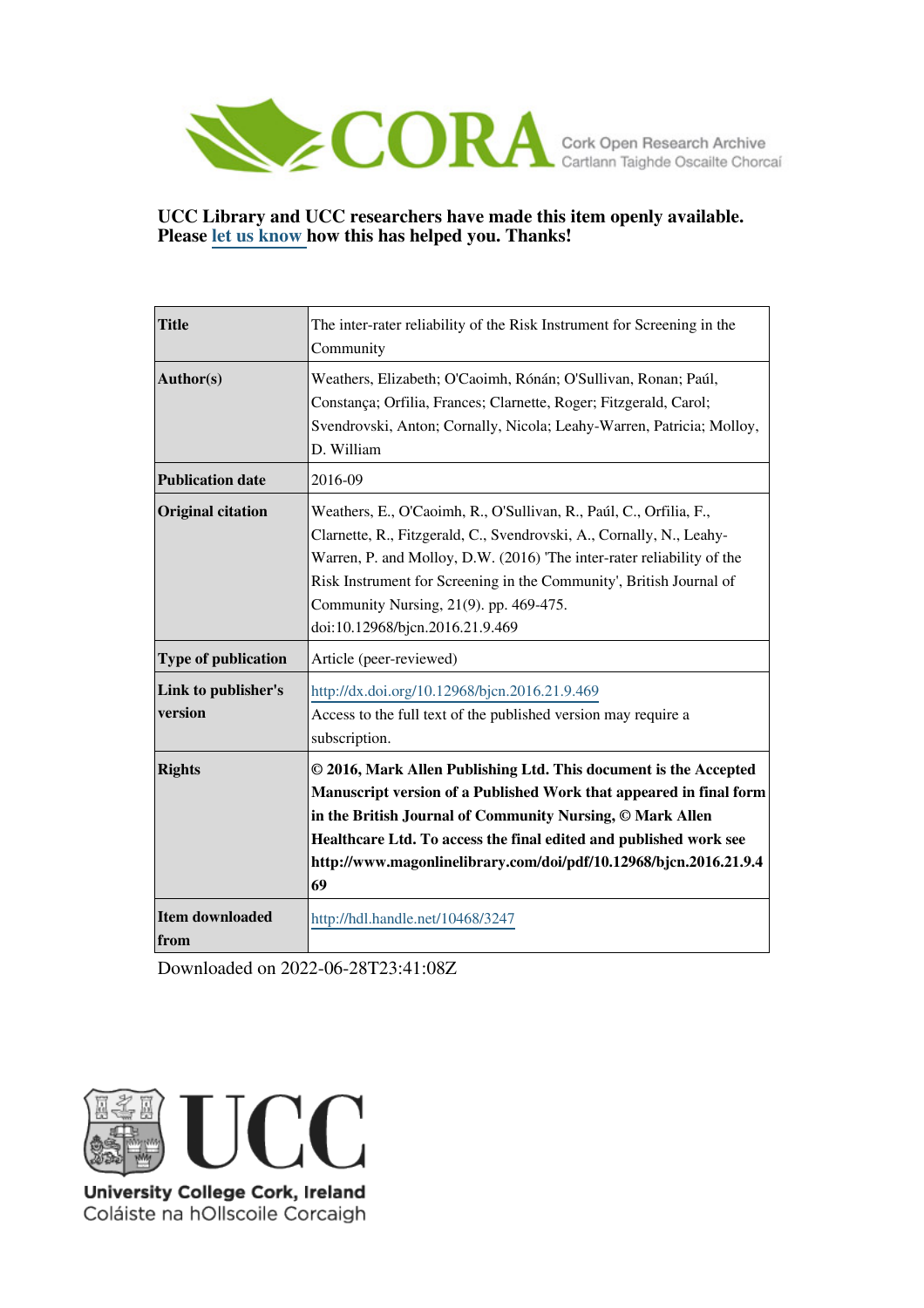# **The inter-rater reliability of the Risk Instrument for Screening in the Community (RISC) before and after training**

Elizabeth Weathers<sup>\*1,2</sup>, Rónán O'Caoimh<sup>1,2,3</sup>, Ronan O'Sullivan<sup>1</sup>, Constança Paúl<sup>4</sup>, Frances Orfilia<sup>5</sup>, Roger Clarnette<sup>6</sup>, Carol Fitzgerald<sup>1</sup>, Anton Svendrovski<sup>7</sup>, Nicola Cornally<sup>1,8</sup>, Patricia Leahy-Warren<sup>8</sup> & D. William Molloy<sup>1,3</sup>.

<sup>1</sup> Centre for Gerontology and Rehabilitation, University College Cork, St Finbarrs Hospital, Douglas Rd, Cork City, Ireland.

<sup>2</sup> Health Research Board Clinical Research Facility Galway, National University of Ireland, Galway, Geata an Eolais, University Road, Galway, Ireland.

<sup>3</sup> COLLAGE (COLLaboration on AGEing), University College Cork, Cork City and Louth Age Friendly County Initiative, Co Louth, Ireland.

4 ICBAS, Institute of Biomedical Sciences Abel Salazar – University Of Porto, Porto, Portugal.

<sup>5</sup> Institute for Research Primary Healthcare, Jordi Gol University, Barcelona, Spain.

<sup>6</sup> School of Medicine and Pharmacology, University of Western Australia, 35 Stirling Hwy, Crawley WA 6009, Australia.

<sup>7</sup> UZIK Consulting Inc., 86 Gerrard St E, Unit 12D, Toronto, ON, M5B 2J1 Canada. <sup>8</sup> School of Nursing and Midwifery, University College Cork, Ireland

\*Address correspondence to: Dr. Elizabeth Weathers, Centre for Gerontology and Rehabilitation, University College Cork, St Finbarr's Hospital, Douglas Road, Cork, Ireland.

E-mail: [e.weathers@ucc.ie](mailto:e.weathers@ucc.ie) Tel: 00353-21-4923310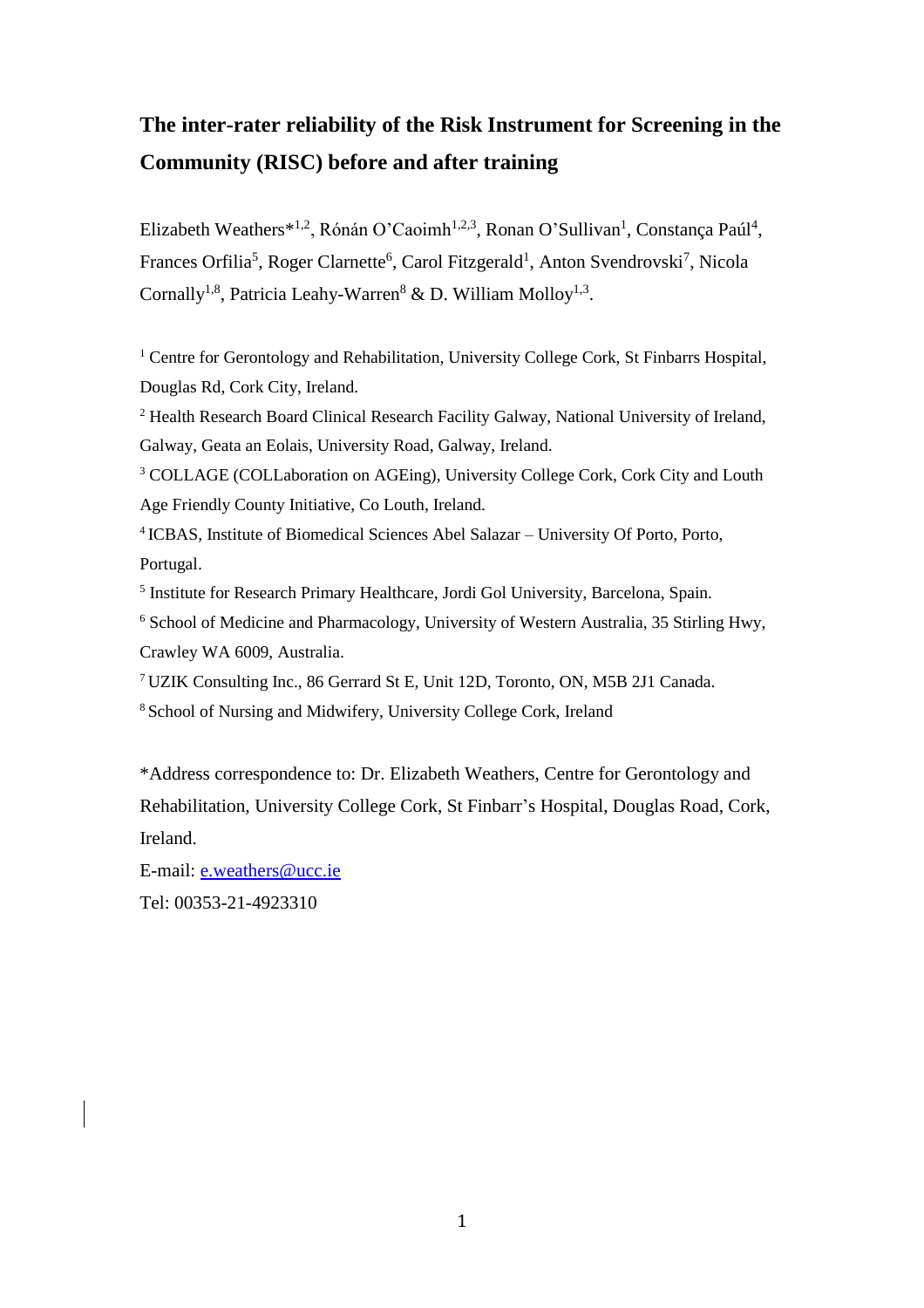### **Abstract**

Predicting risk of adverse healthcare outcomes is important to enable targeted delivery of interventions. The Risk Instrument for Screening in the Community (RISC), designed for use by public health nurses (PHNs), measures the one-year risk of hospitalisation, institutionalisation and death in community-dwelling older adults according to a five-point global risk score: from low (score 1,2), medium (3) and high (4,5). We examined the inter-rater reliability (IRR) of the RISC between student PHNs (n=32) and expert raters using six cases (two low, medium and high-risk), scored before and after RISC training. Correlations increased for each adverse outcome, statistically significantly for institutionalisation (*r*=0.72 to 0.80,p=0.04) and hospitalisation, ( $r=0.51$  to 0.71,p<0.01) but not death. Training improved accuracy for low-risk but not all high-risk cases. Overall, the RISC showed good IRR, which increased after RISC training. That reliability reduced for some high-risk cases suggests that the training programme requires adjustment to further improve IRR.

**(Abstract word count:** 150 words**)**

**Key words:** Screening, frailty, risk, adverse outcomes, inter-rater reliability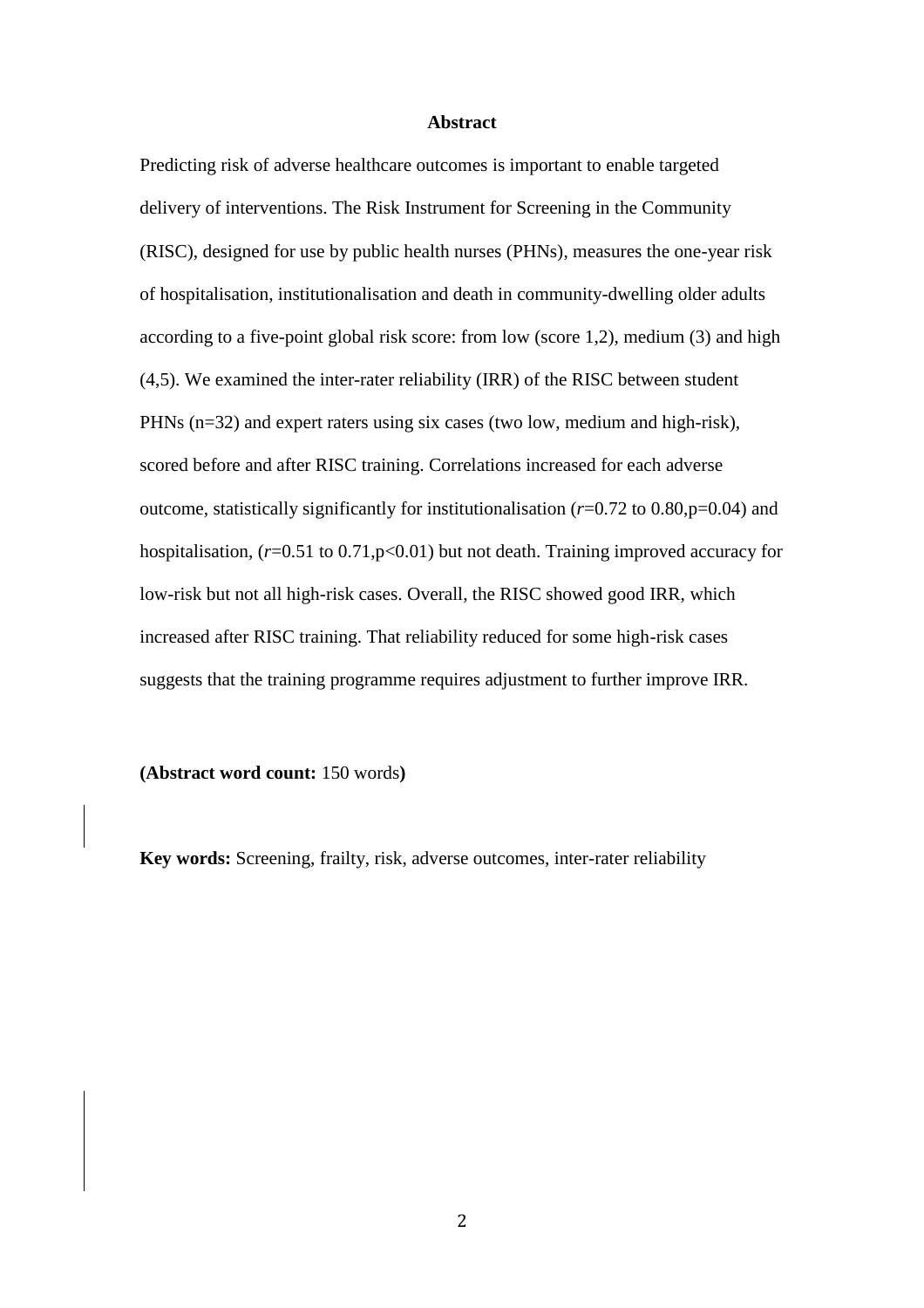# **Introduction**

More people with multiple co-morbidities and complex care needs are living longer in the community, increasing the demand for limited healthcare services [Rechel]. Frail older adults are at increased risk of adverse healthcare outcomes such as transfer to nursing home (institutionalisation), hospitalisation, and death. Frailty is a state of increased vulnerability to stressors [McGee]. In the European Union, approximately 30% of people >65 years are frail and almost 60% are in a pre-frail state [Rothman]. Older frail people account for the highest healthcare costs in developed countries [Comans]. This is important for clinicians and policy makers. The association between frailty, functional decline and adverse healthcare outcomes is well documented [Kansagara],[ Fugate Woods][Stuck][Brock]. Frailty may be reversed when it is independent of disease and disability [Gill]. A proactive, integrated and community-based response to frailty is required.

Risk assessment utilizing risk-prediction models is increasingly being used in healthcare to measure the chance of adverse outcomes. A variety of different tools have attempted to identify older adults at risk of adverse healthcare outcomes [de Vries]. Most are too long, have poor predictive ability [O'Caoimh\_Maturitas], do not adequately stratify risk or assess the ability of older persons' caregiver networks to manage risk. To accurately determine the requirement for appropriate interventions, it is essential that we stratify and comprehensively assess older adults, taking into account their caregiver network. In conjunction with community nurses (public health nurses - PHNs) O'Caoimh et al. developed a short screening and assessment tool, based upon a risk matrix, called the Risk Instrument for Screening in the Community (RISC)[O'Caoimh-2012][O'Caoimh-2013][O'Caoimh-2014][O'Caoimh-2015][O'Caoimh-2015]. The RISC can be used to screen large numbers of patients to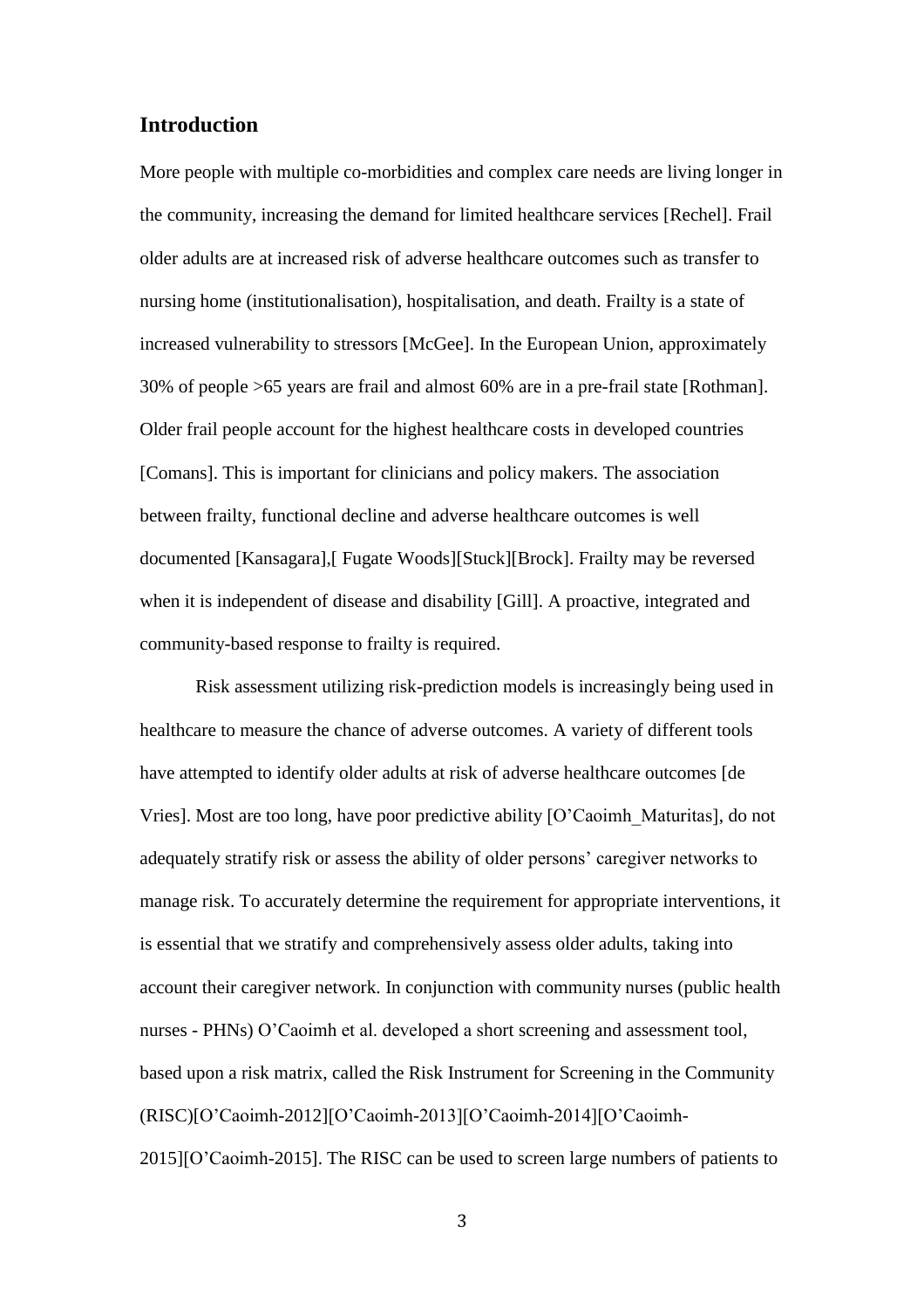identify those at greatest risk of three adverse healthcare outcomes (i.e. institutionalisation, hospitalisation and death), who can then be triaged for further assessment, investigation and treatment. The RISC tool uses a subjective, global score of risk based upon a five-point Likert scale measured from 1 (minimal-rare risk) to 5 (extreme-certain). This may result in different scores by healthcare workers depending on age, clinical experience etc. For example, younger practitioners with less experience may score higher because they are worried about the patients' prognosis i.e. they may be risk adverse. On the other hand it could be argued that if they are not experienced with some problems they might underestimate risk. There is therefore a need to establish the inter-rater reliability (IRR) of the RISC tool. It is also necessary to examine the effectiveness of the proposed training programme. The aim of this study was to examine the IRR of the RISC before and after training. It was hypothesised that IRR would be higher after implementation of the short training programme in the use of the RISC.

## **Methods**

#### *Participants*

Thirty two student PHNs attending lectures in the School of Nursing at University College Cork, Ireland, were invited to participate as raters. All were undertaking the RISC training programme as part of their PHN postgraduate curriculum; all were naïve to scoring the RISC. Prior to IRR testing, they had not received any formal training on how to score the instrument. No information was provided in advance apart from the session title.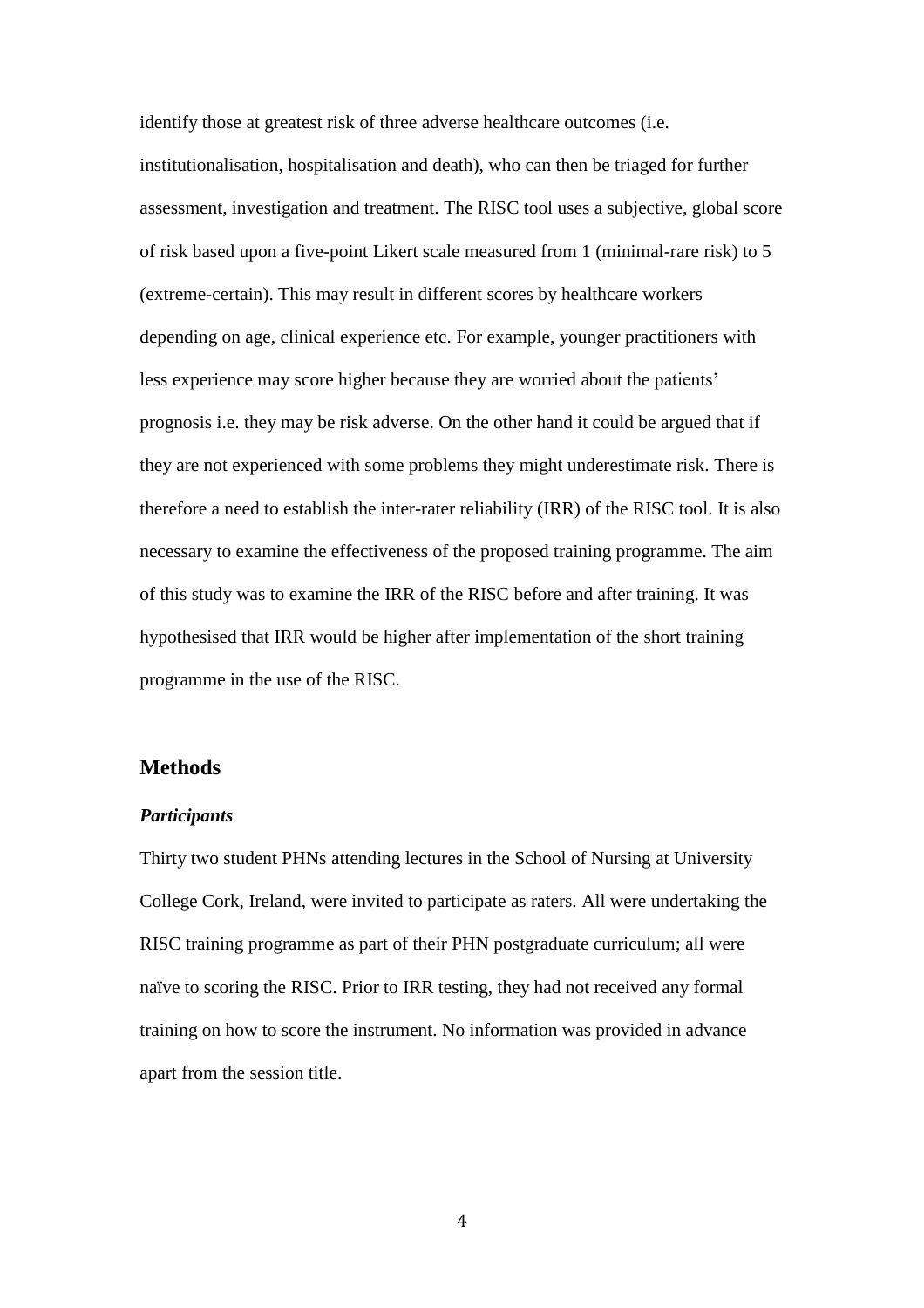#### *The Risk Instrument for Screening in the Community (RISC)*

The RISC is a screening and assessment risk-prediction instrument that was developed as part of the COLLaboration on AGEing (COLLAGE) [Sweeney],[O'Caoimh\_European Geriatric Med], Irelands three star reference site for active and healthy ageing, to rapidly screen and stratify community-dwelling older adults attending PHN centres according to their risk level. It measures the risk of three adverse outcomes namely, institutionalisation, hospitalisation and death, occurring in the next year. In this case, institutionalisation is defined as admission to a nursing home or other long-term care institution. Hospitalisation is defined as an acute, nonelective admission to hospital with an overnight stay.

The instrument records demographic data, the presence (yes/no response) and magnitude (mild, moderate, severe) of concern in three domains: mental state, activities of daily living (ADL) and medical state. The caregiver networks' ability to manage each domain is then scored using a five-point Likert scale from one ('can manage') to five ('absent or a liability'). Finally, based upon the information collected, the rater reaches a subjective *global risk score* for each of the three adverse healthcare outcomes (institutionalisation, hospitalisation and death), scored on a fivepoint Likert scale, from 1 (minimal-rare risk) to 5 (extreme-certain). The RISC takes 2–5 minutes to complete and has been validated in samples of community-dwelling older adults in Ireland [O'Caoimh\_2012 x2,2013, 2014, 2015, 2016],[O'Caoimh-book chapter], Spain and Portugal [Paul]. A more detailed version called the Community Assessment of Risk Instrument, a mini-Comprehensive Geriatric Assessment has been validated in Australia<sup>[Clarnette-2015]..</sup>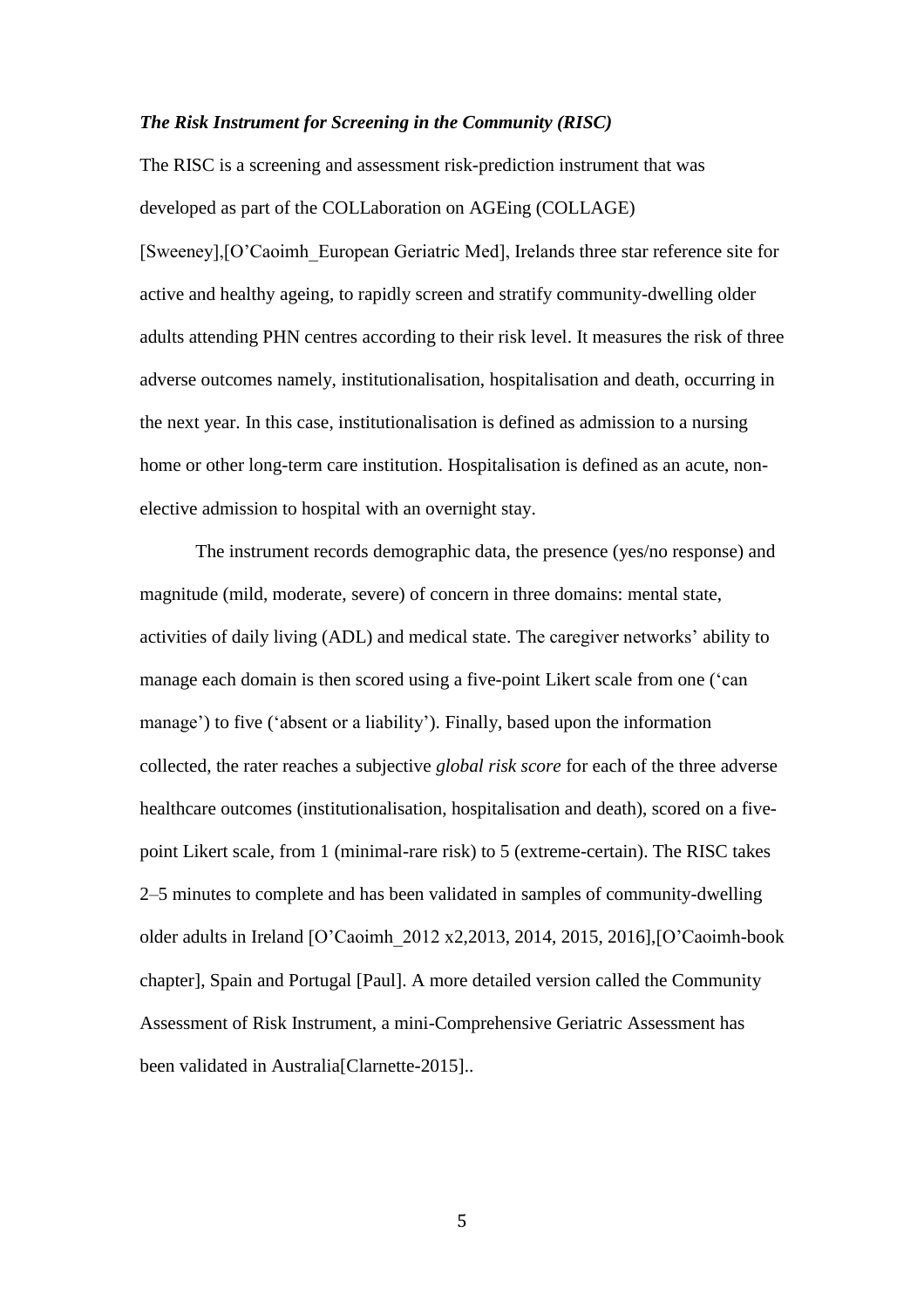### *The RISC Training programme*

A 90-minute training programme on the RISC was originally developed in Ireland [O'Caoimh\_2012] and has been adapted for use in other cultures and languages [Paul][Leahy-Warren\_ Int.Journal of research in nursing]. The content of this programme focuses on:

- Context (healthcare in the specified country, allocating limited resources, community healthcare),
- Frailty (conceptualisation, measurement, challenges of managing frail community-dwelling older adults),
- Association between frailty and risk of adverse outcomes (hospitalisation, institutionalisation, and death),
- The RISC tool (domains, *global risk score*, comparison with other frailty scales, validity and reliability evidence to date, practical scoring, benefits).

The training programme has been adapted and delivered internationally including in Spain, Portugal, and Australia. The session stands in isolation and no follow-up session is routinely provided once nurses have achieved

## *Design*

A descriptive correlational design was used. Twelve standardised cases that reflected varying levels of risk for hospitalisation, institutionalisation and death, were developed i.e. four low-risk, four medium-risk and four high-risk cases. Each of these cases were constructed to reflect the level of risk and scored *a priori* by a panel of experts (ROC, DWM, NC, EW, PLW). Participants were asked to score six of these cases (two low, medium and high cases) before receiving the RISC training programme. Next, the 90-minute training programme was delivered and participants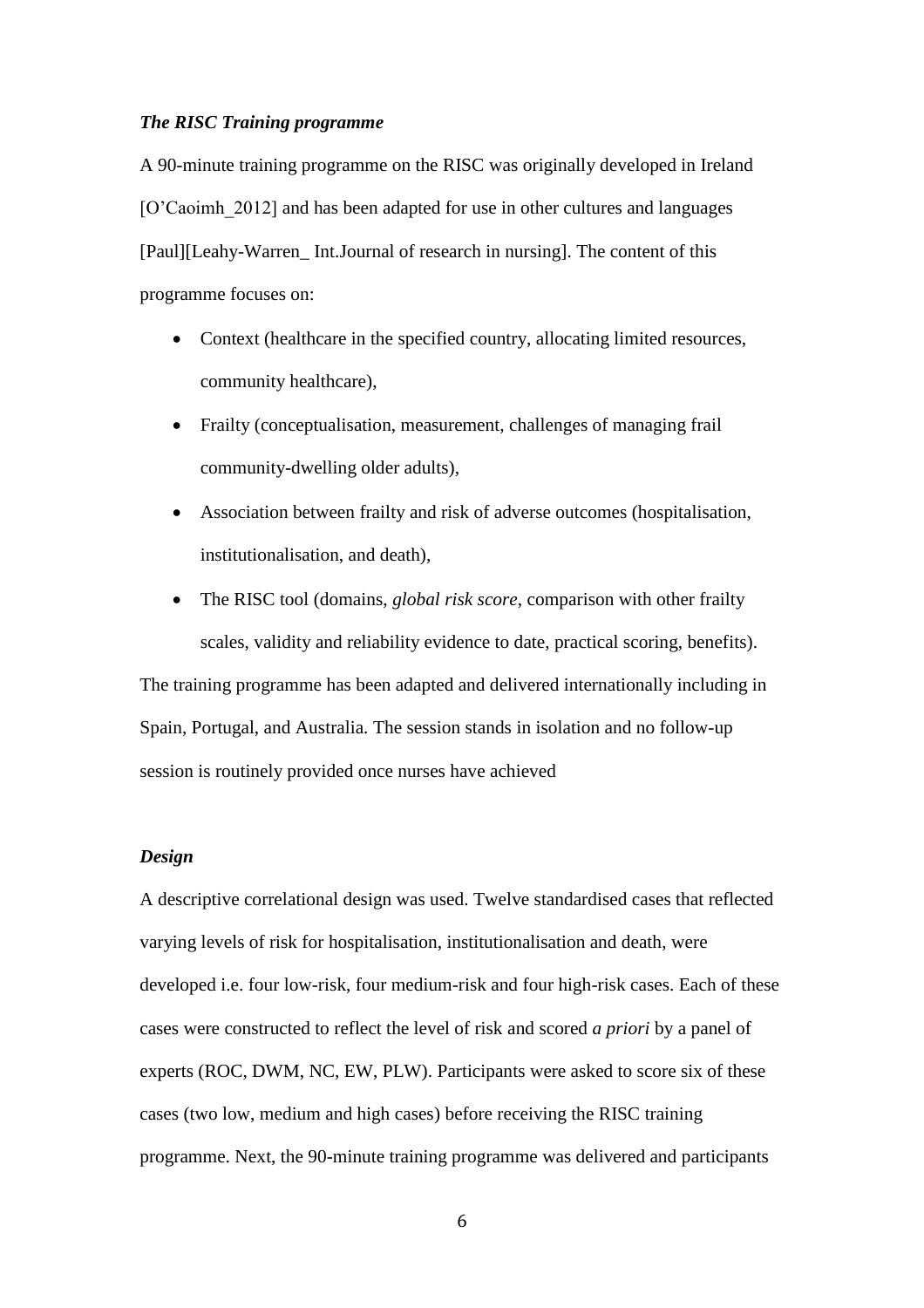were asked to score six new cases (two low, medium and high) when they had completed the training (see Appendix 1 for an example of a high-risk case).

## *Analysis*

Correlational analysis of PHN scores and expert scores for the same cases, before and after training was conducted. Correlation analysis was measured using Pearson's or Spearman correlation if parametric or non-parametric data respectively, a recommended, reliable statistical method to analysing such data [Göktas].This was used to determine which items in the three domains correlated with the estimation of risk of institutionalisation, hospitalisation and death, by the raters (expert and novice i.e. IRR). Each measure is represented by a value between -1 and +1, where +1 indicates perfect (strongest possible) level of agreement between two raters. An average of four measures was also calculated to assess the overall reliability of an item and this number was also used to rank the items (least reliable/most reliable). In addition, mean scores for raters, in all categories, within each of the domains were calculated. Statistical significance was tested at the 0.05 level. To facilitate analysis, RISC scores were grouped as either low (scores 1 or 2), medium (score 3) and high (scores 4 or 5) or dichotomised as minimum (scores 1 or 2) and maximum (scores 3- 5) for each outcome.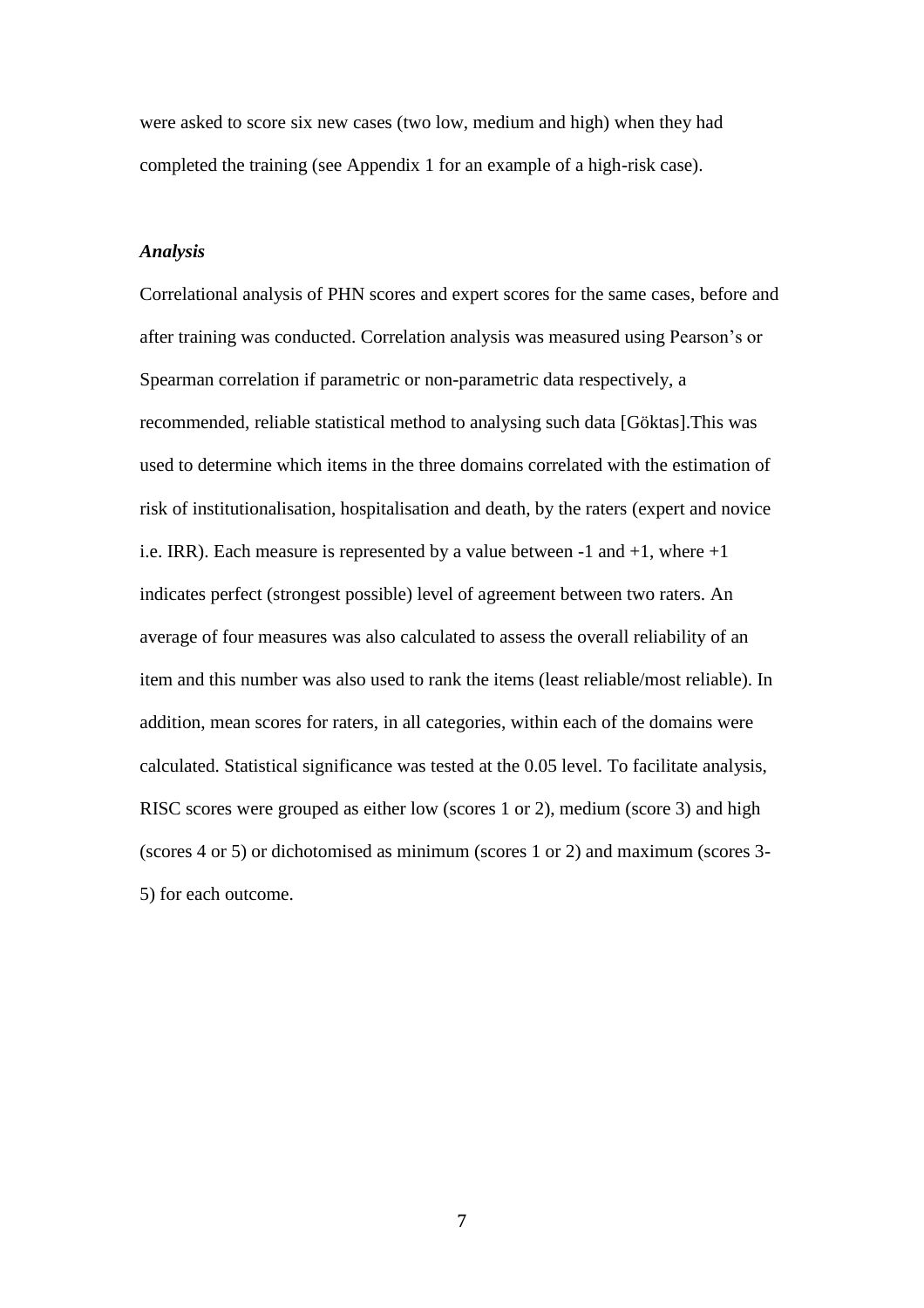# **Results**

The sample comprised of 32 student PHNs (see Table 1). All participants were female (n=32) and most (59%) were aged under 30 years (n=19). All were Registered General Nurses, although some participants had dual registration including Registered Children's Nursing and Registered Psychiatric Nursing. In terms of highest level of education achieved, half of participants had a degree in nursing  $(n=16)$  and over a third had a postgraduate diploma  $(n=11)$ . The mean number of years' experience working with older adults was 6.4 and ranged from 0 to 19 years. The mean number of years' experience working in the community was 2.8 and ranged from 0 to 19 years.

## *INSERT TABLE 1*

Table 2 shows the correlations between the PHN and expert RISC scores before and after training. There was a statistically significant improvement in the degree of correlation, pre and post training, between PHN RISC scores and expert RISC scores for risk of institutionalisation ( $r = 0.72$  to 0.80 p=0.04) and hospitalisation ( $r = 0.51$  to 0.71 p<0.01). There was also an increase in the correlation between PHNs and expert opinion (*r* =0.59 to 0.65) for risk of death, although it was not statistically significant  $(p=0.15)$ .

#### *INSERT TABLE 2*

Table 3 describes the proportion of matches (presented as decimals) between PHNs and experts, indicating the accuracy of assessments performed by nurse participants. When all patient cases were combined (i.e. low, medium and high-risk), there was an increase in accuracy for all three RISC domains. Risk of hospitalisation (p=0.01) and  $\text{death}$  ( $p<0.01$ ) were statistically significantly increased. Results for the patient cases categorised individually by risk level were then examined. For low-risk cases, the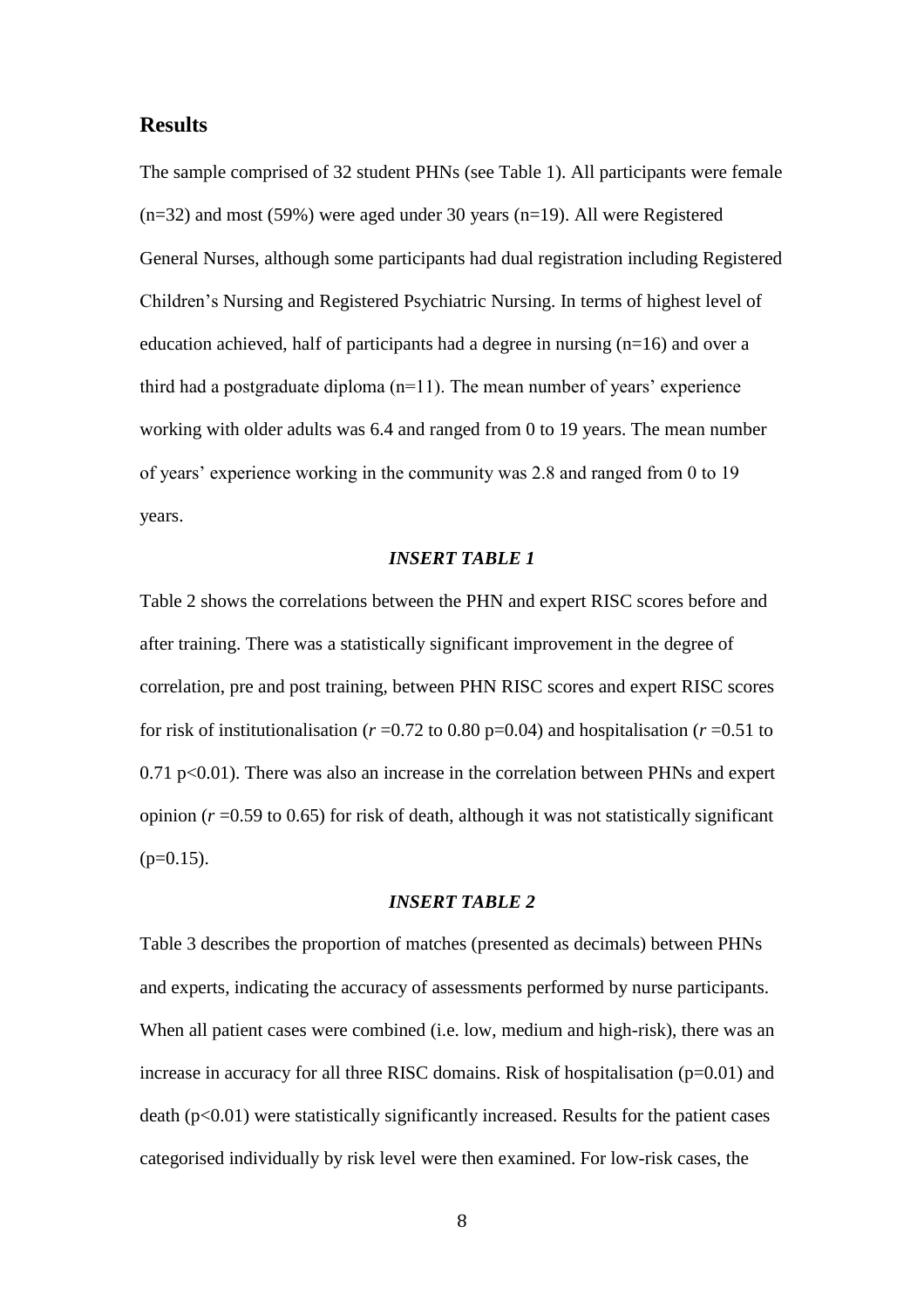accuracy of scores increased significantly (p<0.001) for all domains (i.e. hospitalisation, institutionalisation and death). For medium risk patients, the accuracy of scores increased significantly for risk of institutionalisation  $(p=0.04)$  and death  $(p=0.02)$ . However, there was no change in accuracy for risk of hospitalisation in the medium-risk cases. For the high-risk cases, there was a significant reduction in accuracy in predicting risk of institutionalisation (p=0.01) and hospitalisation  $(p=0.02)$  but not for death  $(p=0.8)$ . When risk levels were combined to provide a dichotomous result (i.e. minimum or maximum),there was a statistically significant increase in the proportion of matches for all three adverse healthcare outcomes for low risk cases (P<0.001). For the maximum risk cases however, agreement only increased for predicting risk of death, albeit from a low baseline, but was not statistically significant (from 35% to 48% agreement, p=0.08).

### *INSERT TABLE 3*

Table 4 illustrates the number of PHN scores that corresponded with expert scores in each domain of the RISC. A paired-samples design (comparing pre-training and posttraining scores) was used. Given that each PHN scored 6 cases, with three global risk scores for each adverse outcome, there were 18-paired results for each of the 32 nurse-expert rater dyads. For all patient cases combined together there was a significant improvement in agreement between PHNs and expert raters for risk of hospitalisation (p=0.03), risk of death (p<0.01) and total/overall score (p<0.01) pre and post training. However, there was no significant improvement in matched scores for risk of institutionalisation ( $p=0.12$ ). Similar to earlier findings, a statistically significant decline in matched scores was observed among high-risk patients for institutionalisation (1.84/2 = 92% versus  $1.5/2 = 75$ %, p=0.01) and hospitalisation (1.75/2 =88% versus 1.41/2 =71%, p=0.01). *INSERT TABLE 4*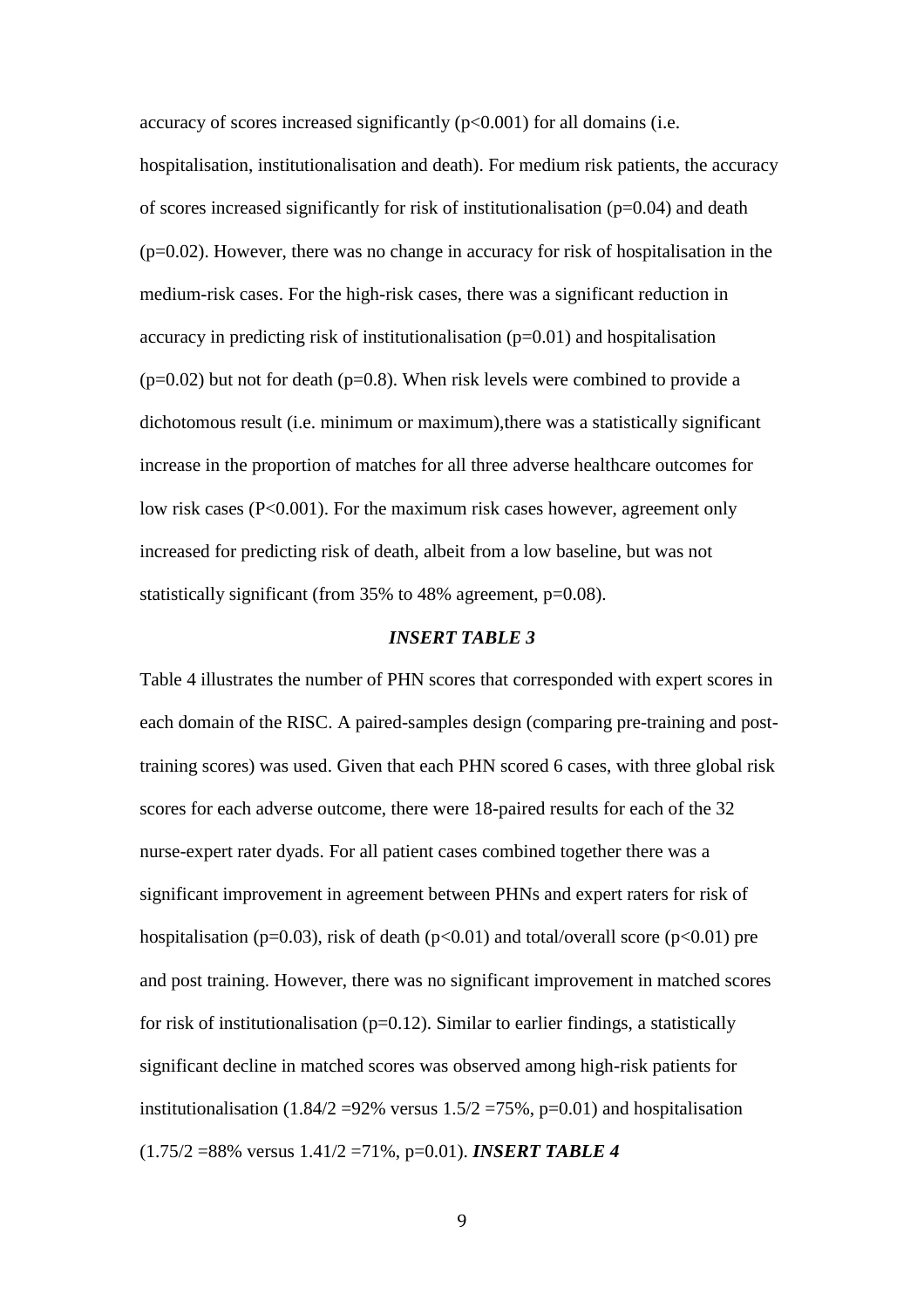# **Discussion**

This study presents the results of IRR testing of the RISC tool between student PHNs and an expert panel, consisting of the developers of the CARTS programme, using a series of risk-stratified case studies. The results show that student PHNs, recently trained to score the RISC, had moderate to strong correlation with these expert raters after only one session. This suggests that nurses with background knowledge and experience, can quickly learn to risk-rate older patients for common adverse healthcare outcomes. The results also support the hypothesis that the training programme increases IRR with correlation coefficients increasing post training for all three outcomes measured by the RISC, albeit this was only significant for risk of institutionalisation and hospitalisation, with the correlation improving from moderate to strong. Correlations for death, while increasing, remained moderate and were not statistically significantly different post training. When the results of all cases were combined the proportion of matches between the student PHNs and experts, indicating the agreement of their assessment (i.e. correct interpretation), increased for all three RISC domains although only hospitalisation and death were statistically significant; no significant increase was found for risk of institutionalisation.

Grouping cases into minimum and maximum risk, consistent with the orginal validation of the RISC [O'Caoimh-2015-BMC-Geriatrics], showed that training improved agreement and hence accuracy of predictions for all minimum risk cases. More modest (non-statistically significant) or no increases were seen for maximum risk cases. When risk levels were further analysed (i.e. divided into low, medium and high-risk), the proportion of matches varied according to risk level, with the number of correct matches between student PHNs and expert raters increasing for all low-risk and most medium-risk case studies apart from hospitalisation. The increase in the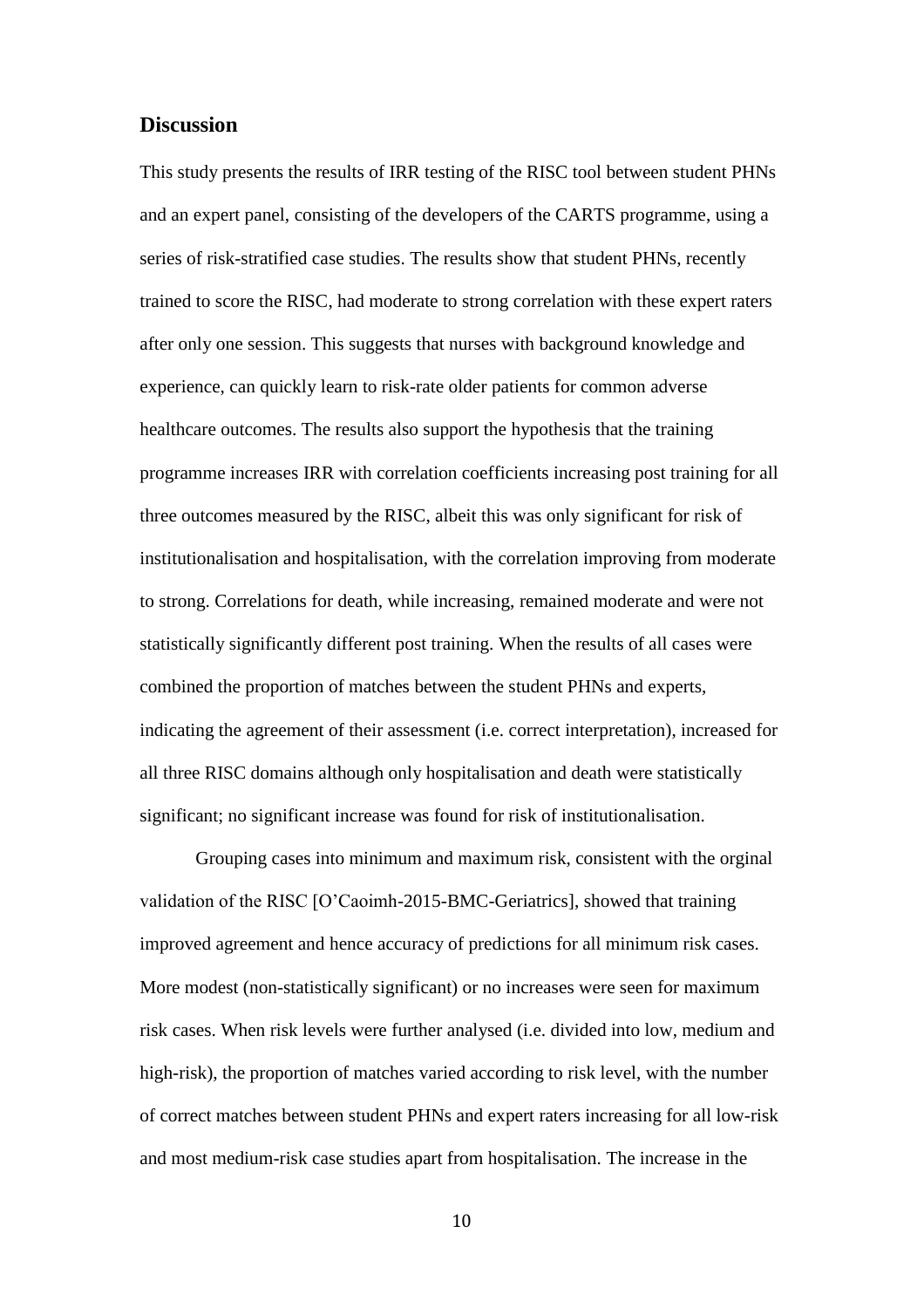proportion of correct matches was highest for institutionalisation for low-risk cases. However, when high-risk cases were examined individually, it was found that training actually reduced agreement (the proportion of matches between expert raters and student PHNs) for risk of hospitalisation and institutionalisation. This suggests that the training programme may have affected risk tolerance, increasing or decreasing it, reducing the level of agreement. As risk assessment is subjective, training, particularly for the high-risk cases, may have caused student PHNs to question their 'gut' instinct leading to fluctuations in their scoring. One current understanding of decision-making processes called the dual-process theory describes two systems whereby we make decisions: the intuitive System 1 and the hypothetico-deductive System 2. Evidence suggests that the accuracy of System 1, 'gut feeling', applied by nurses in clinical practice, compares well (sensitivity of 80%) with the deliberate methodological System 2 approach [Cabrera et al., 2015]. Likewise, while it is often considered that risk tolerance increases with knowledge and experience, there is little evidence to support this in clinical practice [Considine]. Little is known about the effect of attitudes to risk on nurse decision making [O'Cathain 2004] although it is suggested that there is no difference between nurses with a community versus a hospital care background or between those with difference levels of experience [O'Cathain 2007]. Further, given the short duration of the session nurses had less time to weigh up and reconcile their 'risk-compass'. This highlights the challenges of using a subjective global risk assessment in clinical practice and the need to modifiy the training further to improve rater agreement particularly for high-risk cases where decisions and estimations of likely outcomes is most challenging. The results also mirror those of the initial validation of the RISC which showed modest agreement in predicting the actual outcomes of 'real life' high-risk patients at one year [O'Caoimh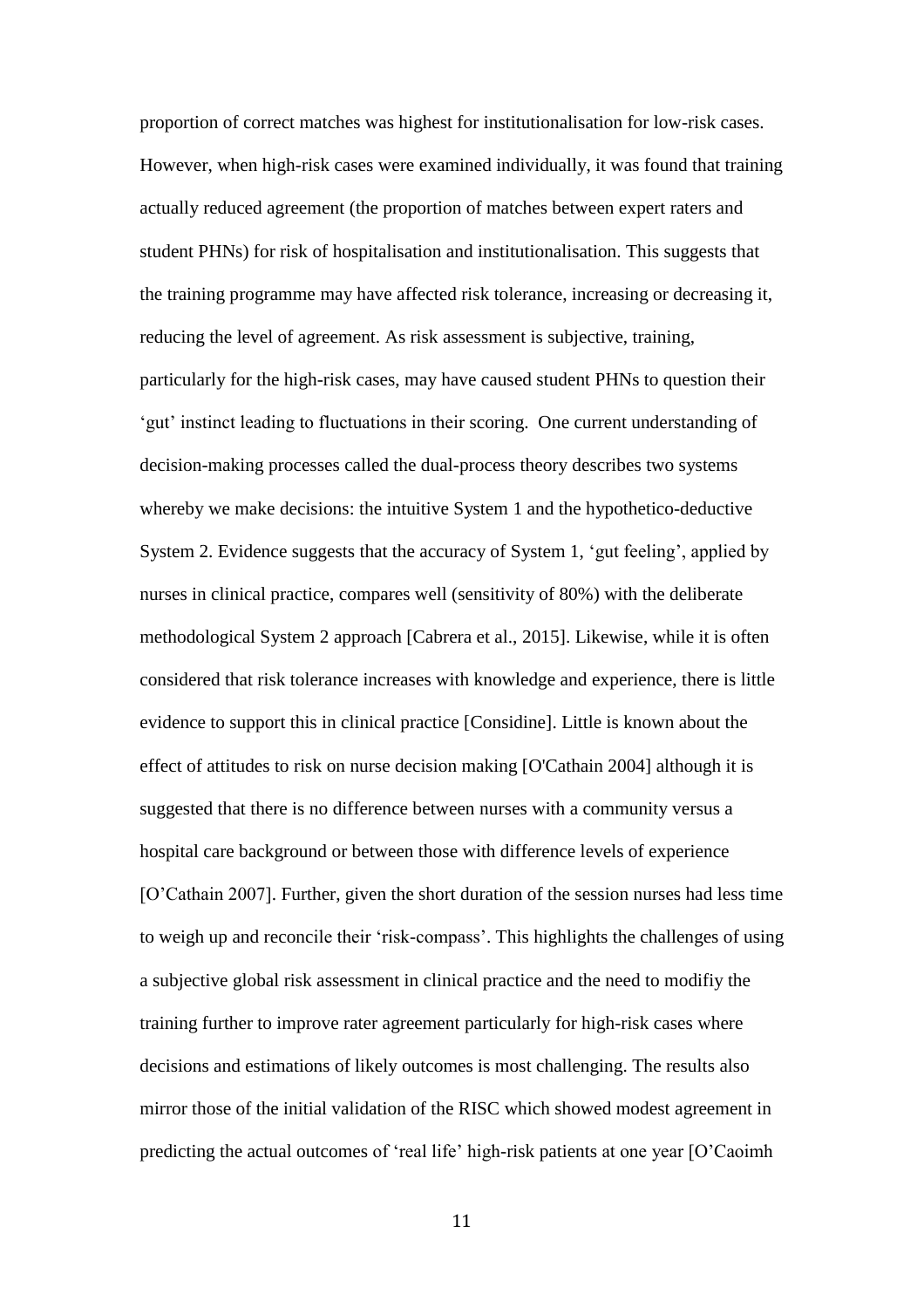BMC Geriatrics-2015]. This said, risk by its very nature is an intangible concept and the RISC, performed better than a range of individual assessment instruments including those that briefly measure cognition (abbreviated mental test score), activities of daily living (Barthel Index) and frailty (Clinical Frailty Scale [Rockwood 2005]). Further, the RISC is a brief screening instrument designed to identify patients that require more comprehensive assessment i.e. for triaging patients for often limited healthcare resources, and is not designed to replace more detailed assessment.

This study has a number of limitations. The training programme, while providing an overview of risk training is based upon theoretical cases rather than actual patients. The time available for training was restricted to 90 minutes of education due to logistical reasons, possibly limiting the student PHNs ability to appreciate concepts that were new to them. That said, the increases in correlations for most of the cases (particularly low-risk cases) suggest that the training, albeit limited, improves their ability to score the instrument. As said, the results showed that IRR reduced for some cases, particularly high-risk cases suggesting that the short duration of training may have influenced the nurses' judgment. The participants, while all qualified and experienced registered nurses, were student PHNs and had only limited experience with managing patients in 'real life' community practice. Finally, no qualitative data were collected that would have provided a better understanding of baseline risk tolerance among the nurses. Further study measuring IRR between PHNs of differing levels of experience and other healthcare professionals as well as a questionnaire such as the five item Grol instrument used to measure risk-taking behaviours [Grol et al., 1990] is now planned along with adjustment of the scoring cases and the duration and content of the RISC training programme including the provision of reading materials in advance and a booster session at one month.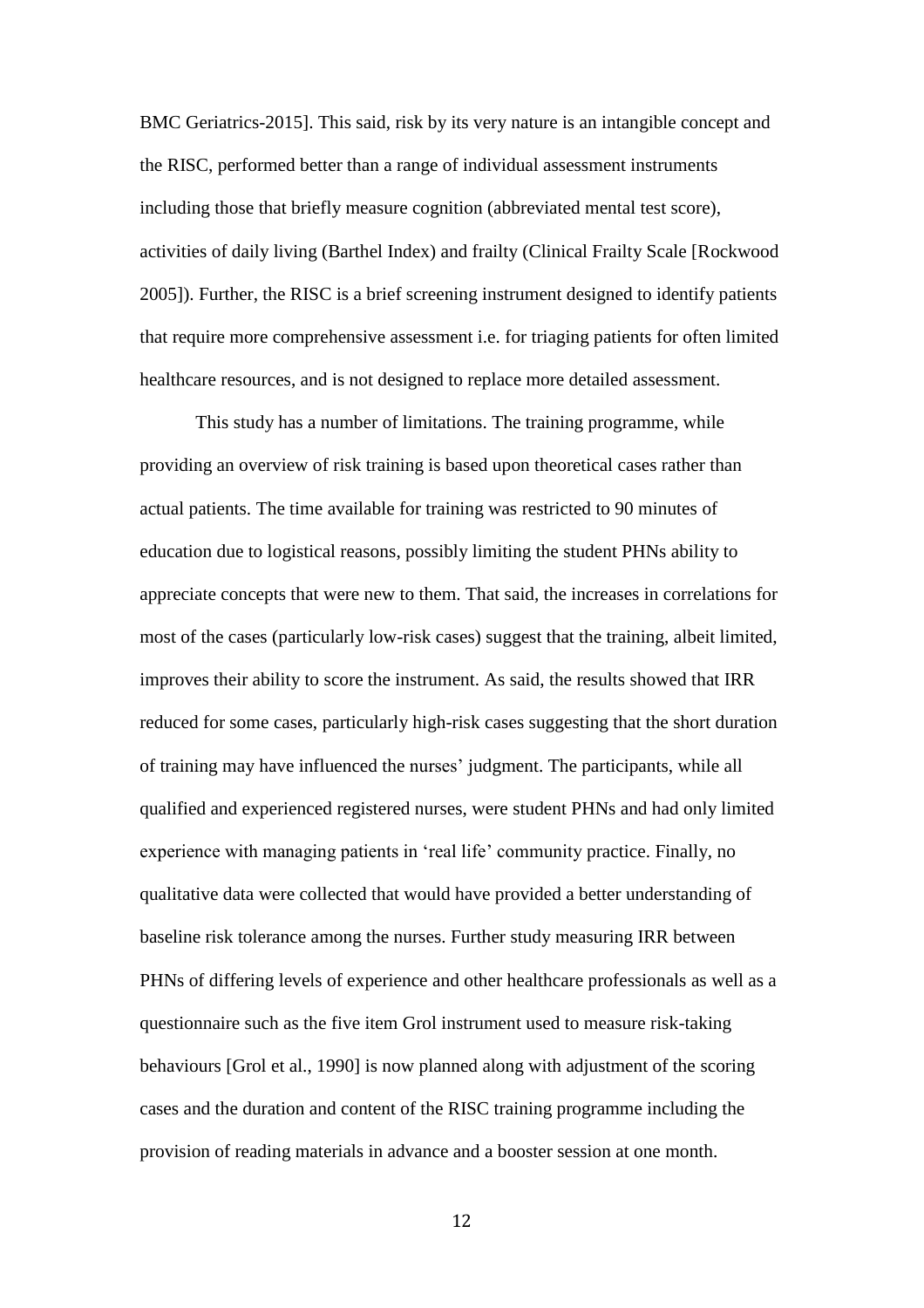In summary, this study shows that nurses training in public health nursing had moderate to strong correlation with expert trainers in scoring community-based older adults (case vignettes) according to their risk rating (using the RISC) for important adverse healthcare outcomes (institutionalisation, hospitalisation and death) at one year. The proportion of matches between PHNs and expert raters as a marker of accuracy or agreement increased for all three risk outcomes: institutionalisation, hospitalisation and death, and although some variation was noted in the post-training scoring for cases deemed high-risk, the study suggests that even a limited period of training in risk assessment improves IRR. Further study with an enhanced training programme, to improve IRR, is now planned.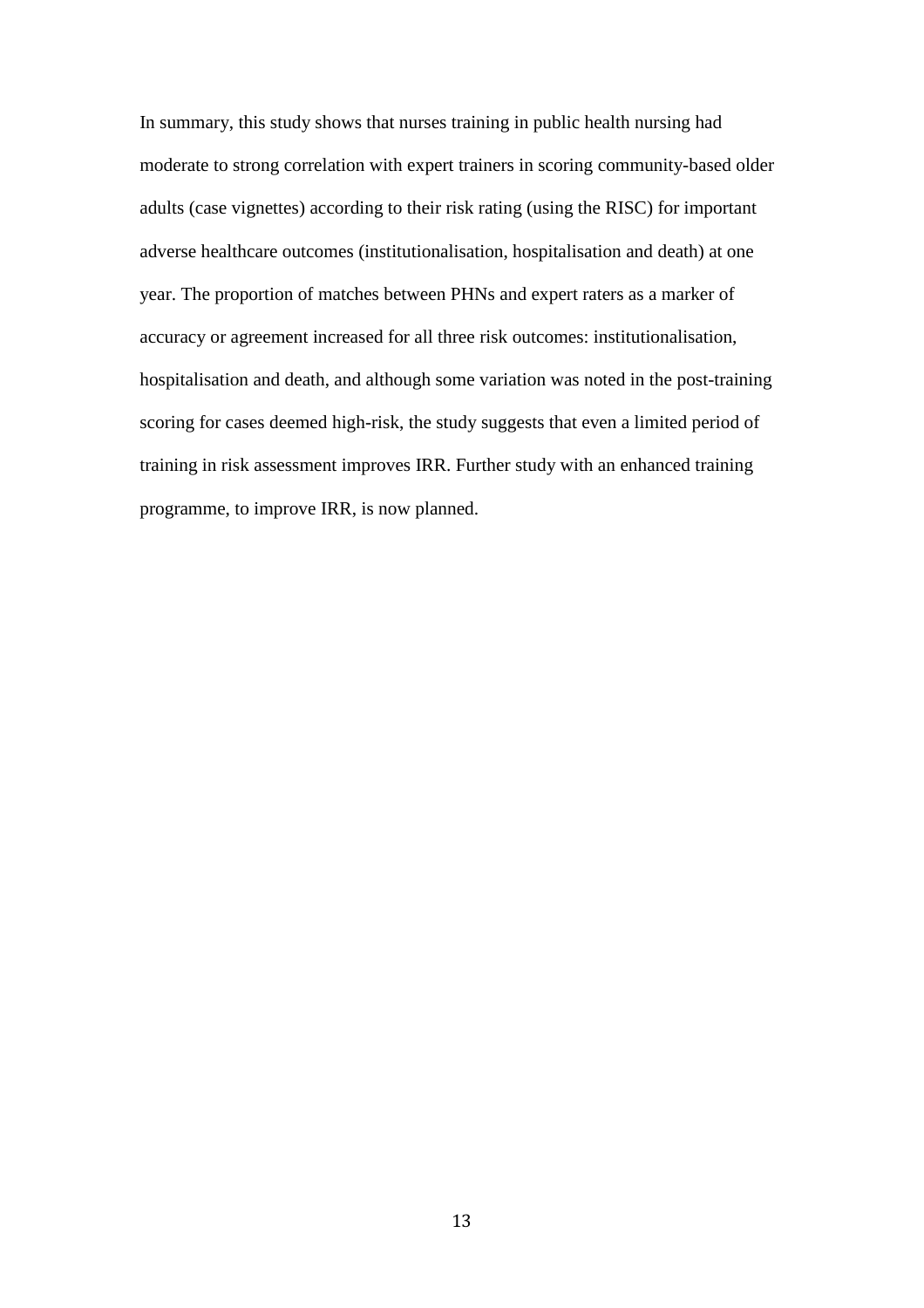### **References**

Rechel B, Grundy E, Robine JM et al. Ageing in the European Union. Lancet 2013 ;381(9874):1312-22.

McGee HM, O'Hanlon A, Barker M et al. Vulnerable Older People in the Community: Relationship Between the Vulnerable Elders Survey and Health Service Use. Journal of the American Geriatrics Society 2008; 56: 8–15.

Rothman MD, Leo-Summers L, Gill TM. Prognostic Significance of Potential Frailty Criteria. Journal of the American Geriatrics Society 2008; 56: 2211–2216.

Comans TA, Peel NM, Hubbard RE, Mulligan AD, Gray LC, Scuffham PA. The increase in healthcare costs associated with frailty in older people discharged to a post-acute transition care program. Age and Ageing. 2016 Jan 13:afv196.

Kansagara D, Englander H, SalanitroA et al. Risk Prediction Models for Hospital Readmission: A Systematic Review. JAMA 2011; 306(15):1688-1698.

Fugate Woods N, LaCroix AZ, Gray SL et al. Frailty: emergence and consequences in women aged 65 and older in the Women's Health Initiative Observational Study. Journal of the American Geriatrics Society 2005; 53(8):1321-1330.

Stuck AE, Walthert JM, Nikolaus T, Büla CJ, Hohmann C, Beck JC. Risk factors for functional status decline in community-living elderly people: A systematic literature review. Social Science & Medicine 1999; 48(4):445-469.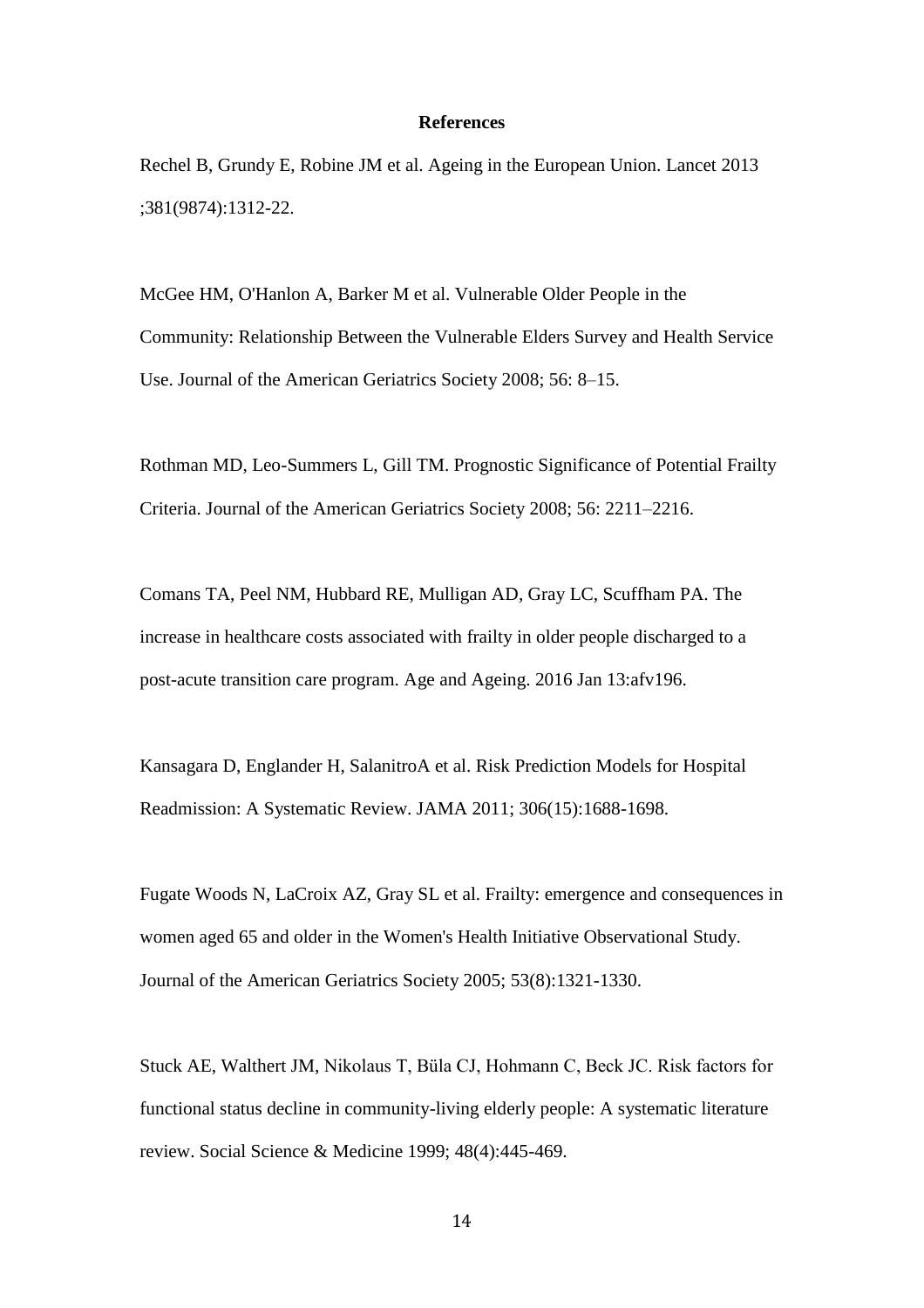Brock AM, O'Sullivan P. A study to determine what variables predict institutionalization of elderly people. Journal of Advanced Nursing 1985; 10: 533– 537.

Gill TM, Gahbauer EA, Allore HG, Han L. Transitions between frailty states among community-living older persons. Arch Intern Med. 2006 Feb 27;166(4):418-23.

de Vries NM, Staal JB, van Ravensberg CD et al. Outcome instruments to measure frailty: A systematic review. Ageing Research Reviews 2011; 10:104–114.11.

O'Caoimh R, Cornally N, Weathers E O'Sullivan R, Fitzgerald C, Orfila F, Clarnette R, Paúl C, Molloy DW. Risk prediction in the community: A systematic review of case- finding instruments that predict adverse healthcare outcomes in communitydwelling older adults. Maturitas September 2015, 82; (1):3–21.

O'Caoimh R, Healy E, O Connell E, Gao Y, Molloy DW. The Community Assessment of Risk Tool, (CART): Investigation of Inter-Rater Reliability for a New Instrument measuring risk of Adverse Outcomes in Community Dwelling Older Adults. Irish Journal of Medical Science 2012; 181 (7): 227.

O'Caoimh R, Gao Y, Healy E, O'Connell E, O'Keeffe G, Molloy DW. Screening for Markers of Frailty and Percieved Risk of Adverse Outcomes Using The Community Assessment of Risk Tool. Irish Journal of Medical Science 2013; 182 (6):230. O'Caoimh R, Gao Y, Svendrovski A, Healy E, O'Connell E, O'Keeffe G, Cronin U,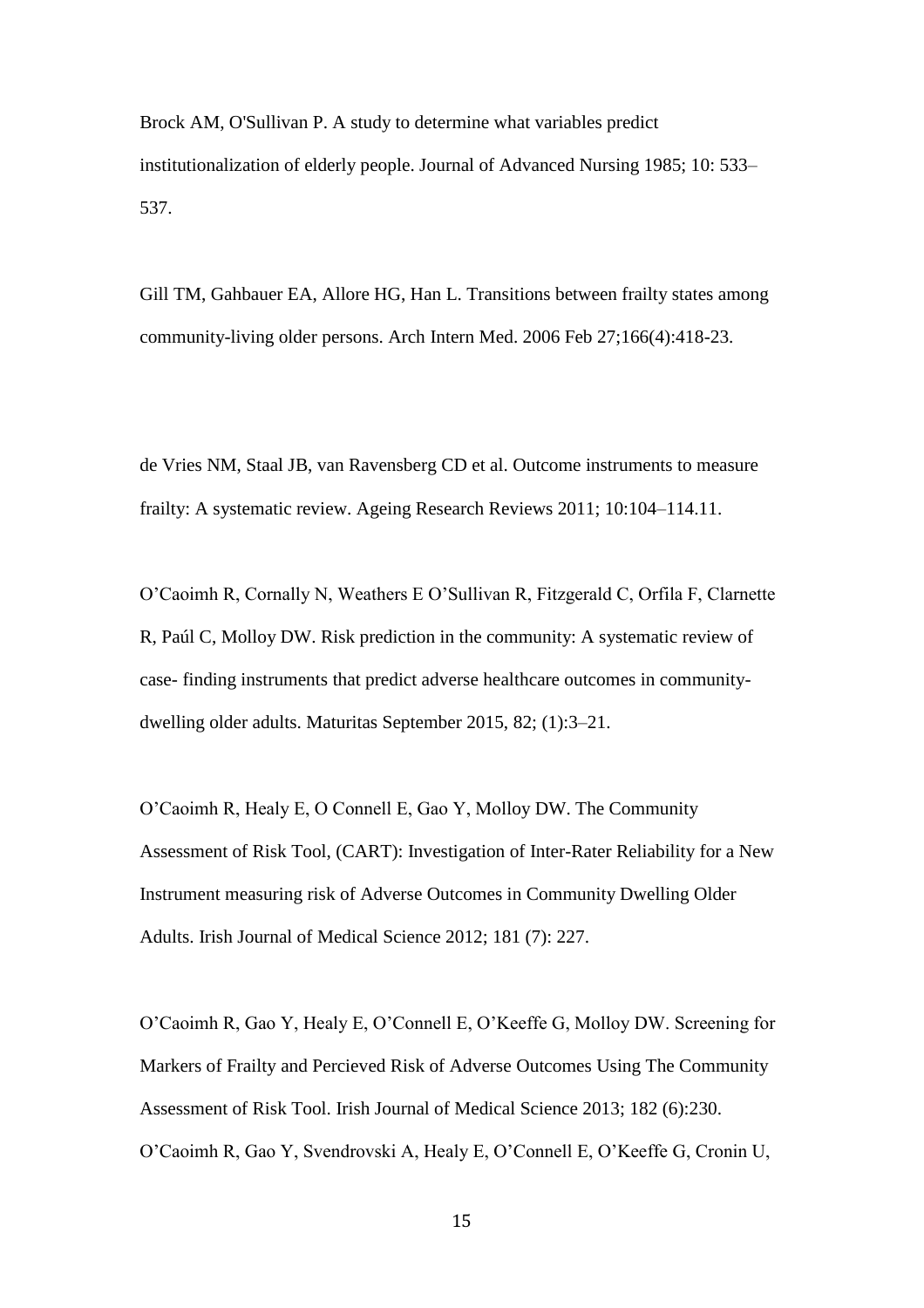O'Herlihy E, Cornally N, Molloy DW. Screening for markers of frailty and perceived risk of adverse outcomes using the Risk Instrument for Screening in the Community (RISC). BMC Geriatrics, 2014;14:104 doi: 10.1186/1471-2318-14-104.

O'Caoimh R, FitzGerald C, Cronin U, Svendrovski A, Gao Y, Healy E, O'Connell E, O'Keeffe G, O'Herlihy E, Weathers E, Cornally N, Leahy-Warren P, Orfila F, Paúl C, Clarnette R, Molloy DW. Which part of a short, global risk assessment, the Risk Instrument for Screening in the Community (RISC), predicts adverse healthcare outcomes? Journal of Aging Research 2015, Article ID 256414, 7 pages, 2015. doi:10.1155/2015/256414

O'Caoimh R, Gao Y, Svendrovski A, Healy E, O'Connell E, O'Keeffe G, Leahy-Warren P, Cronin U, O'Herlihy E, Cornally N, Molloy DW. The Risk Instrument for Screening in the Community (RISC): A New Instrument for Predicting Risk of Adverse Outcomes in Community Dwelling Older Adults. BMC Geriatrics, 2015 Jul 30;15:92. doi: 10.1186/s12877-015-0095-z.

O'Caoimh R, Cornally N, Svendrovski A, Weathers E, FitzGerald C, Healy E, O'Connell E, O'Keeffe G, O'Herlihy E, Gao Y, O'Donnell R, O'Sullivan R, Leahy-Warren P, Orfila F, Paúl C, Clarnette R, Molloy DW. Measuring the effect of carers on patients' risk of adverse healthcare outcomes using the caregiver network score. Journal of Frailty and Aging, 2016<http://dx.doi.org/10.14283/jfa.2016.86>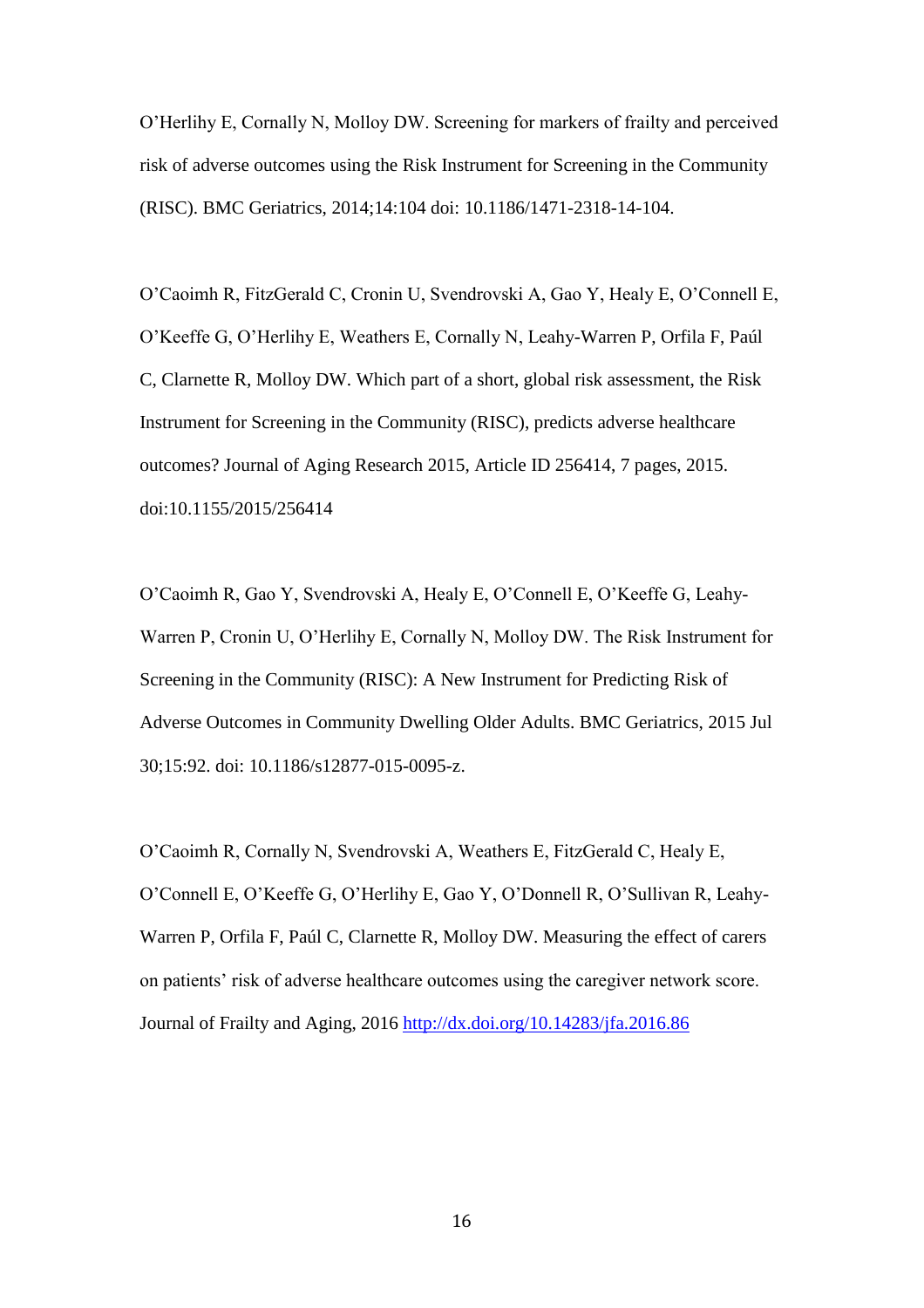O'Caoimh R, Weathers E, O'Donnell R, O' Sullivan R, FitzGerald C, Cornally N, et al. The Community Assessment of Risk Screening and Treatment Strategies (CARTS) – An Integrated Care Pathway to Manage Frailty and Functional Decline in Community Dwelling Older Adults. In: Helfert M et al. (Eds) ICT4AgeingWell, CCIS 578, Springer International Publishing, Switzerland, pp. 1–16, DOI:10.1007/978-3-319-27695-3\_1

Sweeney C, Molloy DW, O'Caoimh R et al. European Innovation Partnership on Active and Healthy Ageing: Ireland and the COLLAGE experience. Irish Journal of Medical Science 2013; 182 (6): 278-279.

O'Caoimh R, Sweeney C, Hynes H, McGlade C, Cornally N, Daly E et al. COLLaboration on AGEing-COLLAGE: Ireland's three star reference site for the European Innovation Partnership on Active and Healthy Ageing (EIP on AHA). European Geriatric Medicine 2015 Volume 6, Issue 5; 505-511 DOI: 10.1159/000433432.

Paúl C, Teixeira L, Azevedo MJ, Alves S, Duarte M, O'Caoimh R, Molloy W. Perceived risk of mental health problems in primary care. Front. Aging Neurosci. 2015, 7:212. doi: 10.3389/fnagi.2015.00212

Clarnette RM, Ryan JP, O' Herlihy E, Svendrovski A, Cornally N, O'Caoimh R, Leahy-Warren P, Paul C, Molloy DW. The Community Assessment of Risk Instrument: Investigation of Inter-rater Reliability of an Instrument Measuring Risk of Adverse Outcomes. J Frailty Aging 2015;4(2):80-89.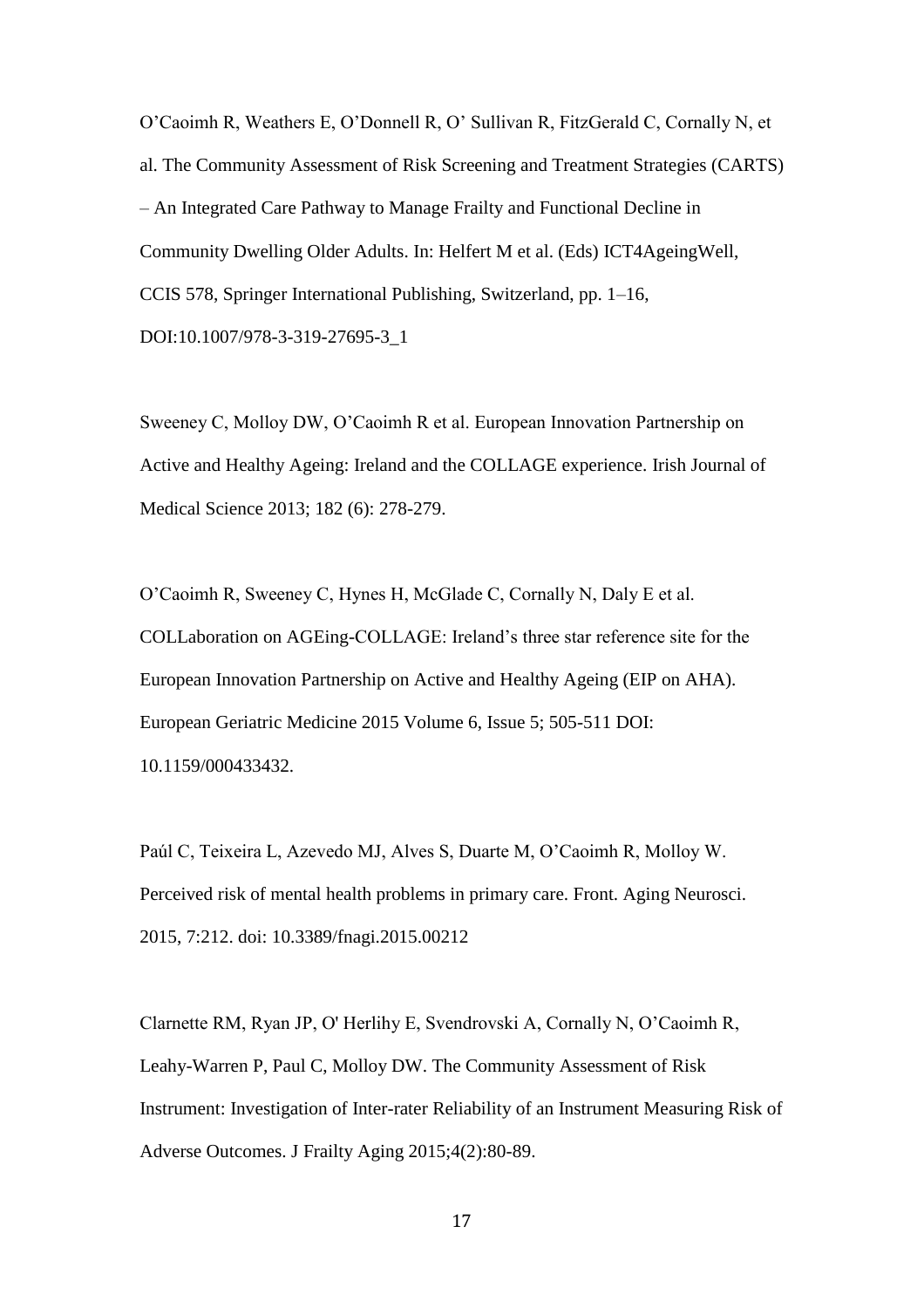Leahy-Warren P, O'Caoimh R, Fitzgerald C, Cochrane A, Svendrovski A, Cronin U, O'Herlihy E, Cornally N, FitzGerald C, Gao Y, Healy E, O'Connell E, O'Keeffe G, Coveney S, McGlynn J, Clarnette R, Molloy DW. Components of the Risk Instrument for Screening in the Community (RISC) that predict Public Health Nurse perception of risk. Journal of Frailty & Aging 2015, 2015;4(3):149-154.

Leahy-Warren P, Weathers E, Lupari M, Campbell S, Clarnette R, Orfila F, Fitzgerald C, Paúl C, O'Herlihy E, Cornally N, O'Caoimh R, Day MR, Mulcahy H, Molloy DW. Risk Instrument for Screening Older People in the Community (RISC): Cross Cultural Perspectives. International Journal of Research in Nursing, 2015, DOI: 10.3844/ijrnsp.2015.

Cabrera, D, Thomas, JF, Wiswell, JL, Walston, JM, Anderson, JR, Hess, EP & Bellolio, MF 2015, 'Accuracy of 'my gut feeling: ' comparing system 1 to system 2 decision-making for acuity prediction, disposition and diagnosis in an academic emergency department' Western Journal of Emergency Medicine, vol 16, no. 5, pp. 653-657

Considine J, Botti M, Thomas S. Do knowledge and experience have specific roles in triage decision-making? Acad Emerg Med. 2007 Aug;14(8):722-6.

O'Cathain A, Nicholl J, Sampson F, Walters S, McDonnell A, Munro J. Do different types of nurses give different triage decisions in NHS Direct? A mixed methods study. J Health Serv Res Policy. 2004 Oct;9(4):226-33.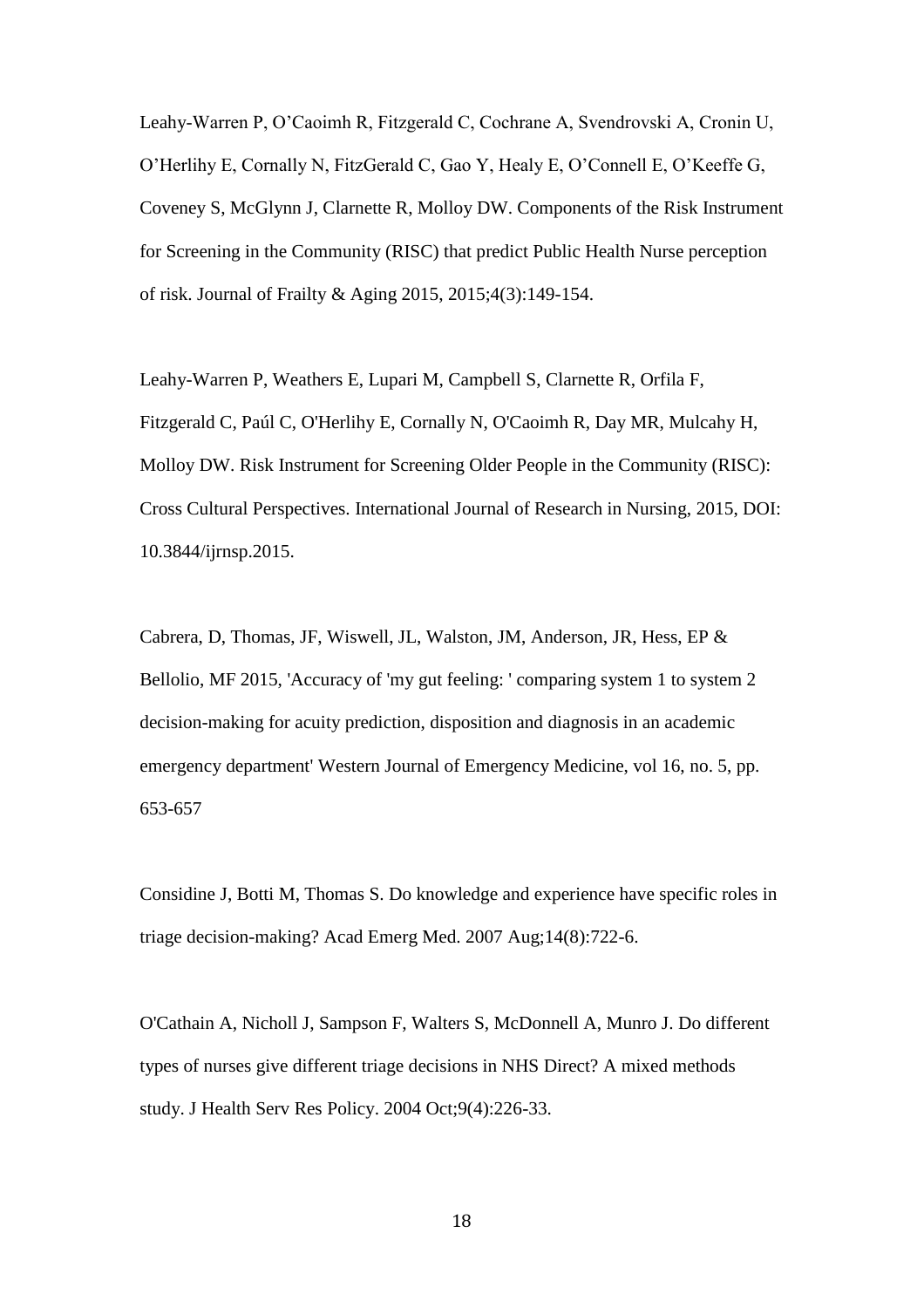O'Cathain A, Munro J, Armstrong I, O'Donnell C, Heaney D. The effect of attitude to risk on decisions made by nurses using computerised decision support software in telephone clinical assessment: an observational study. BMC medical informatics and decision making. 2007 Nov 29;7(1):1.

Göktas A, Içi Ö. A comparison of the most commonly used measures of association for doubly ordered square contingency tables via simulation. Metodološki zvezki. 2011 Jan 1;8(1):17-37.

Rockwood K, Song X, MacKnight C et al. A global clinical measure of fitness and frailty in elderly people. CMAJ 2005; 173(5): 489-495.

Grol R, Whitfield M, De Maeseneer J, Mokkink H: Attitudes to risk taking in medical decision making among British, Dutch and Belgian general practitioners. Br J Gen Pract. 1990, 40: 134-136.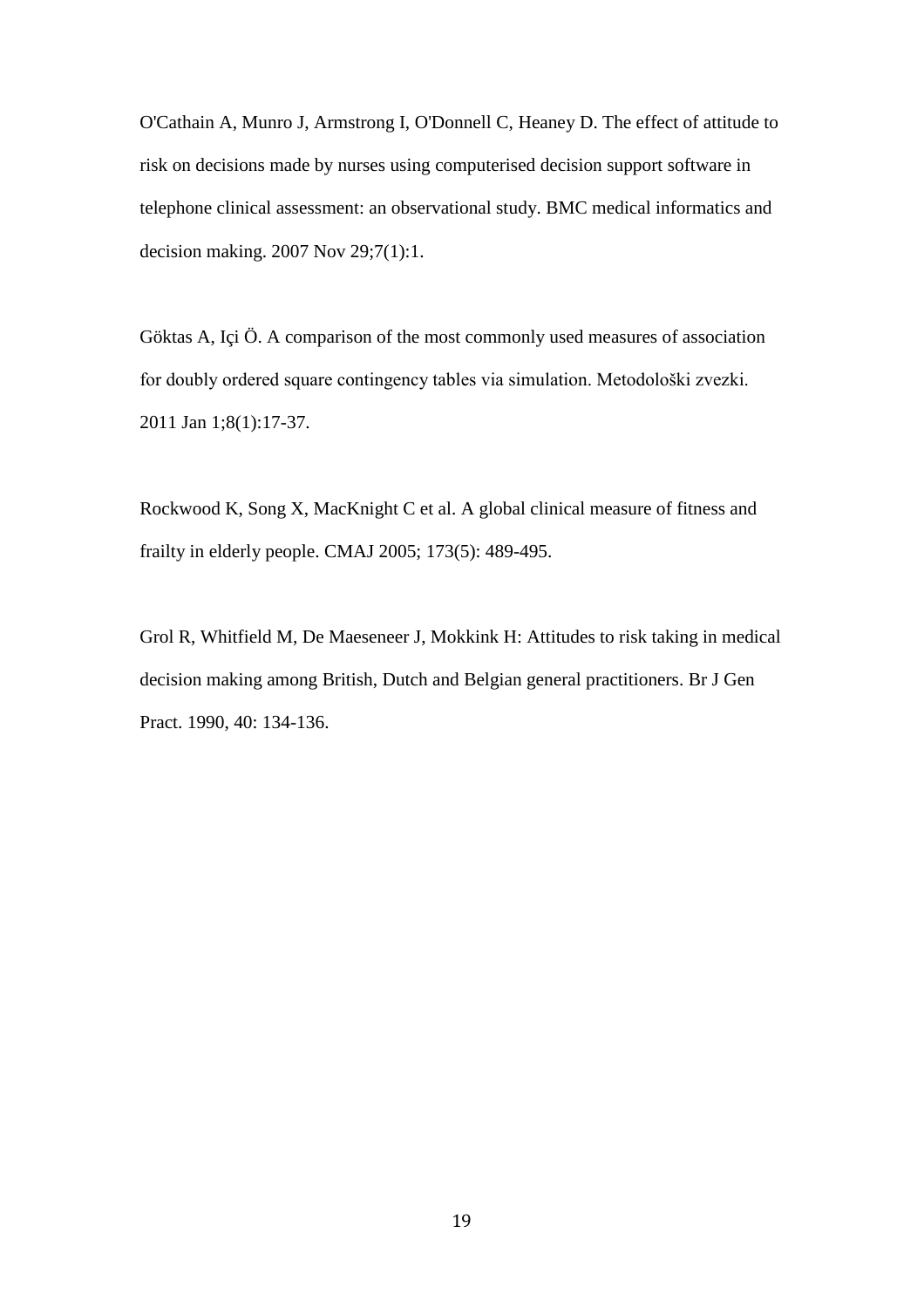# **Tables**

| Table 1. Demographic characteristics of raters including in the inter-rater |                                                                                   |
|-----------------------------------------------------------------------------|-----------------------------------------------------------------------------------|
|                                                                             | reliability testing of the Risk Instrument for Screening in the Community (RISC). |
|                                                                             |                                                                                   |

| <b>Variable</b>            | <b>Categories</b>               | n(%)      |
|----------------------------|---------------------------------|-----------|
| Gender                     | Male                            | 0(0)      |
|                            | Female                          | 32 (100)  |
| Age                        | Under 30                        | 13(40.6)  |
|                            | $31 - 40$                       | 10(31.2)  |
|                            | $41 - 50$                       | 9(28.1)   |
|                            | $51-60$                         | 0(0)      |
| Nursing registration       | <b>Registered General Nurse</b> | 32 (100)  |
|                            | <b>Registered Midwife</b>       | 6(18.7)   |
|                            | Registered Psychiatric          | 1(3.1)    |
|                            | <b>Nurse</b>                    |           |
|                            | Registered Children's           | 1(3.1)    |
|                            | <b>Nurse</b>                    |           |
| Highest level of education | Certificate in Nursing          | 2(6.2)    |
|                            | Diploma in Nursing              | 1(3.1)    |
|                            | Degree in Nursing               | 16(50.0)  |
|                            | Postgraduate Certificate        | 1(3.1)    |
|                            | Postgraduate Diploma            | 11 (34.4) |
|                            | <b>Masters</b>                  | 1(3.1)    |
|                            | Doctorate                       | 1(3.1)    |
| Gerontology qualification  | Yes                             | 2(6.2)    |
|                            | N <sub>o</sub>                  | 30(93.7)  |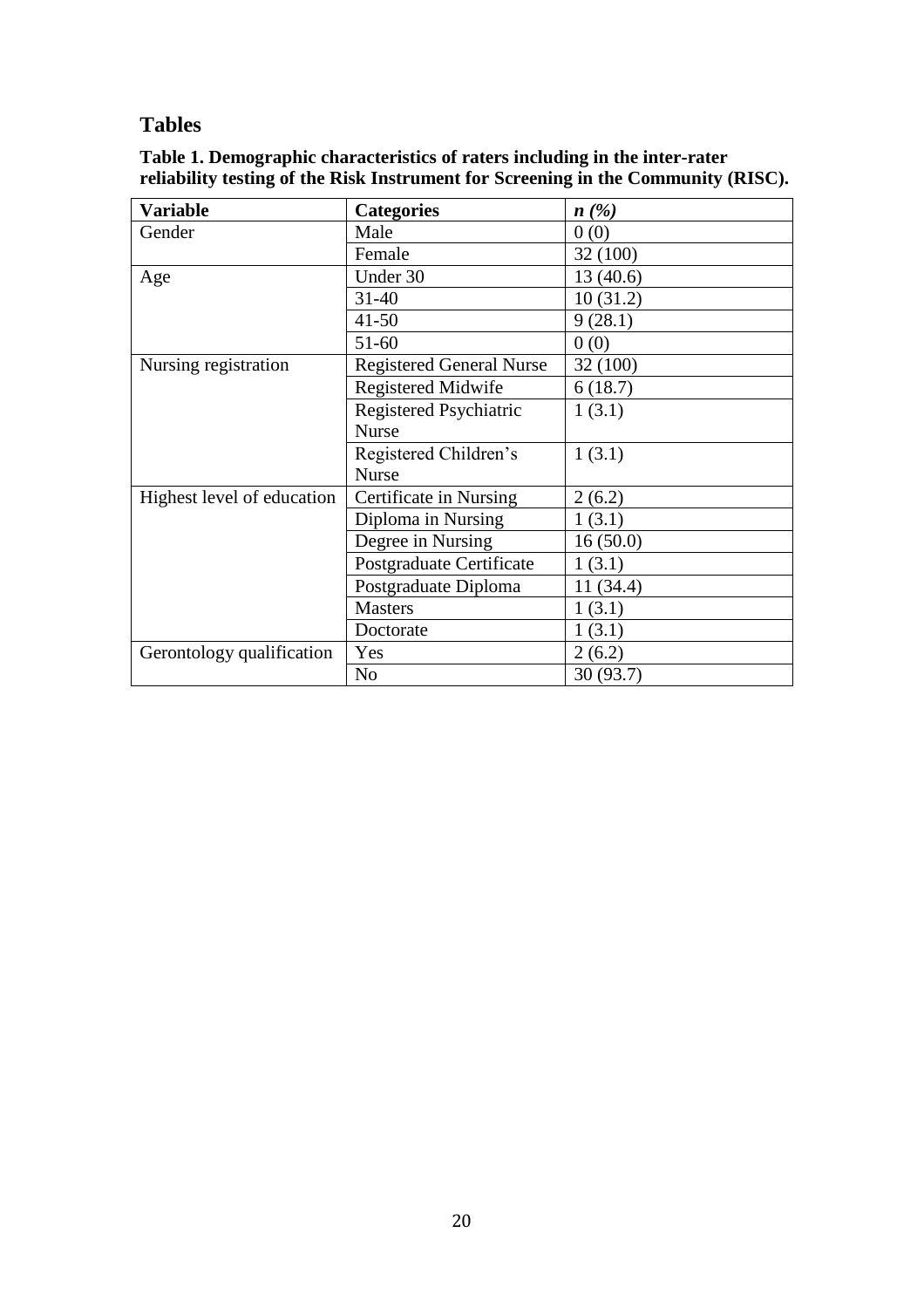|                                             | Pre-training        | Post-training       | Difference                |
|---------------------------------------------|---------------------|---------------------|---------------------------|
|                                             |                     |                     | between                   |
|                                             |                     |                     | correlations <sup>1</sup> |
| Low, Medium and High risk patients combined |                     |                     |                           |
| <b>RISC</b> Institutionalisation            | $0.72(0.63 - 0.79)$ | $0.80(0.73 - 0.85)$ | $z = 1.79, p = 0.04$      |
| <b>RISC</b> Hospitalisation                 | $0.51(0.40 - 0.62)$ | $0.71(0.62 - 0.78)$ | $z = 3.09, p < 0.01$      |
| <b>RISC</b> Death                           | $0.59(0.48 - 0.68)$ | $0.65(0.55 - 0.73)$ | $z = 1.02, p = 0.15$      |

**Table 2. Correlations between nurse and expert Risk Instrument for Screening in the Community (RISC) scores.**

Note: reported values are Spearman correlation coefficients and 95% confidence intervals

<sup>1</sup> One-tailed p-value for z-test comparing two dependent correlations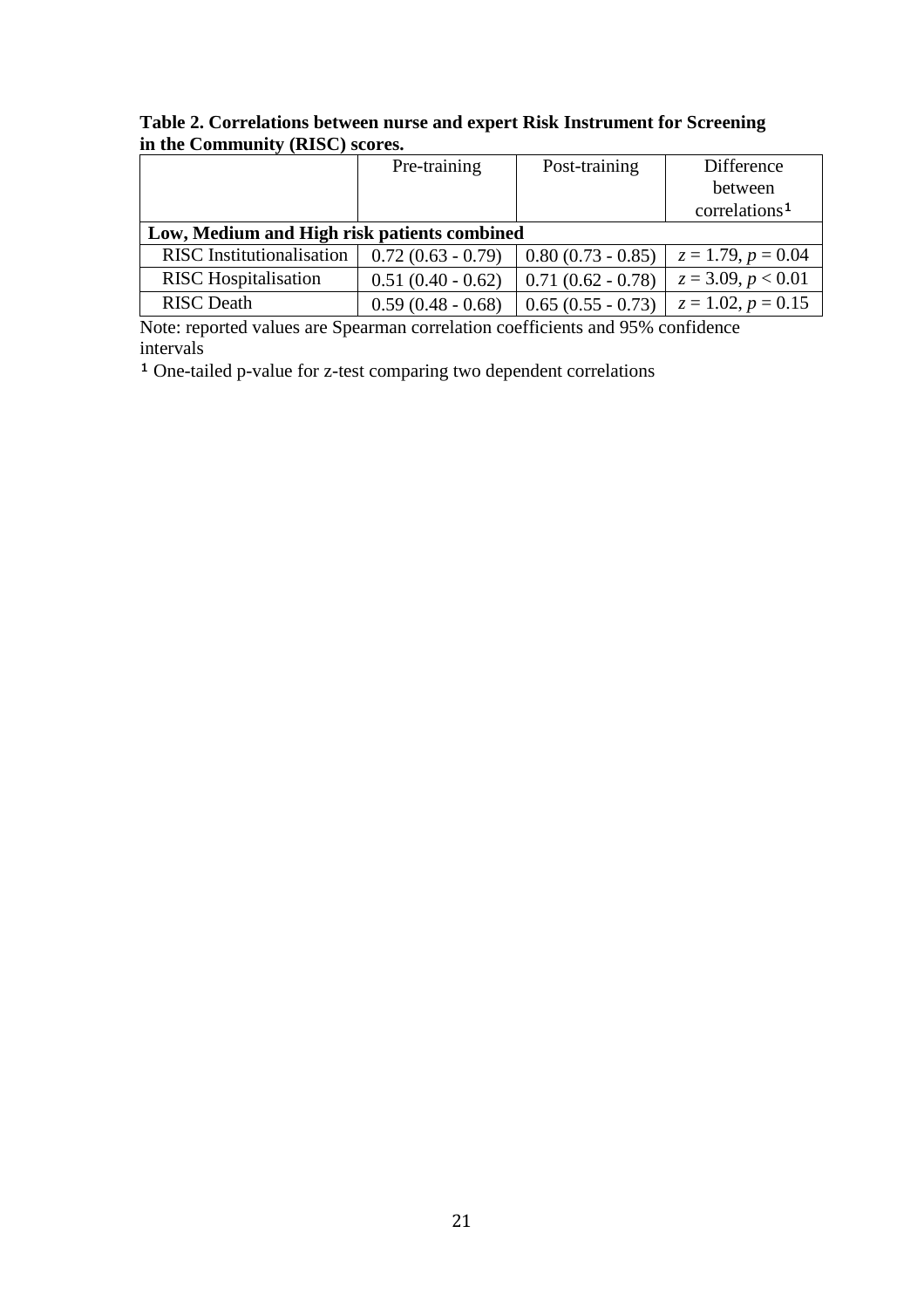|                                                    | Pre-training           | Post-training          | Difference between       |
|----------------------------------------------------|------------------------|------------------------|--------------------------|
|                                                    |                        |                        | proportions <sup>1</sup> |
| Low, Medium and High risk cases combined           |                        |                        |                          |
| <b>RISC</b> Institutionalisation                   | $0.64$ $(0.58 - 0.71)$ | $0.71(0.65 - 0.78)$    | $z = 1.42, p = 0.08$     |
| <b>RISC</b> Hospitalisation                        | $0.57(0.50 - 0.64)$    | $0.69(0.62 - 0.75)$    | $z = 2.35, p = 0.01$     |
| <b>RISC</b> Death                                  | $0.53(0.46 - 0.60)$    | $0.72(0.66 - 0.79)$    | $z = 1.02, p < 0.01$     |
| Low risk patients                                  |                        |                        |                          |
| <b>RISC</b> Institutionalisation                   | $0.76(0.65 - 0.86)$    | $0.95(0.90 - 1.00)$    | $z = 3.16, p < 0.001$    |
| <b>RISC</b> Hospitalisation                        | $0.36(0.25 - 0.48)$    | $0.86(0.77 - 0.94)$    | $z = 5.79, p < 0.001$    |
| <b>RISC</b> Death                                  | $0.70(0.59 - 0.81)$    | $0.98(0.95 - 1.00)$    | $z = 4.45, p < 0.001$    |
| <b>Medium risk patients</b>                        |                        |                        |                          |
| <b>RISC</b> Institutionalisation                   | $0.27(0.17 - 0.38)$    | $0.42(0.30 - 0.54)$    | $z = 1.79, p = 0.04$     |
| <b>RISC</b> Hospitalisation                        | $0.48(0.36 - 0.61)$    | $0.48(0.36 - 0.61)$    | $z = 0.01, p = 0.50$     |
| <b>RISC</b> Death                                  | $0.53(0.41 - 0.65)$    | $0.70(0.59 - 0.82)$    | $z = 2.02, p = 0.02$     |
| <b>High risk patients</b>                          |                        |                        |                          |
| <b>RISC</b> Institutionalisation                   | $0.91(0.84 - 0.98)$    | $0.76(0.66 - 0.87)$    | $z = -2.23, p = 0.01$    |
| <b>RISC</b> Hospitalisation                        | $0.86(0.78 - 0.95)$    | $0.71(0.60 - 0.83)$    | $z = -2.08, p = 0.02$    |
| <b>RISC</b> Death                                  | $0.35(0.24 - 0.47)$    | $0.48(0.35 - 0.60)$    | $z = 1.40, p = 0.08$     |
| Minimum risk (RISC scores 1 and 2) <sup>2</sup>    |                        |                        |                          |
| <b>RISC</b> Institutionalisation                   | $0.76(0.65 - 0.86)$    | $0.95(0.90 - 1.00)$    | $z = 3.16, p < 0.001$    |
| <b>RISC</b> Hospitalisation                        | $0.34(0.21 - 0.47)$    | $0.74(0.64 - 0.83)$    | $z = 4.61, p < 0.001$    |
| <b>RISC</b> Death                                  | $0.61$ $(0.53 - 0.70)$ | $0.84(0.78-0.91)$      | $z = 4.16, p < 0.001$    |
| Maximum risk (RISC scores 3, 4 and 5) <sup>2</sup> |                        |                        |                          |
| <b>RISC</b> Institutionalisation                   | $0.59(0.50 - 0.67)$    | $0.59(0.51 - 0.68)$    | $z = 0.05, p = 0.48$     |
| <b>RISC</b> Hospitalisation                        | $0.66(0.58 - 0.73)$    | $0.64$ $(0.55 - 0.74)$ | $z = -0.17, p = 0.43$    |
| <b>RISC</b> Death                                  | $0.35(0.24 - 0.47)$    | $0.48(0.35 - 0.60)$    | $z = 1.40, p = 0.08$     |

**Table 3. Proportions (expressed as a decimal) of matches between nurse and expert Risk Instrument for Screening in the Community (RISC) scores/categories.**

Note: reported values are proportions and 95% confidence intervals

<sup>1</sup> One-tailed p-value for z-test comparing two proportions

² RISC score of expert was used for selecting patients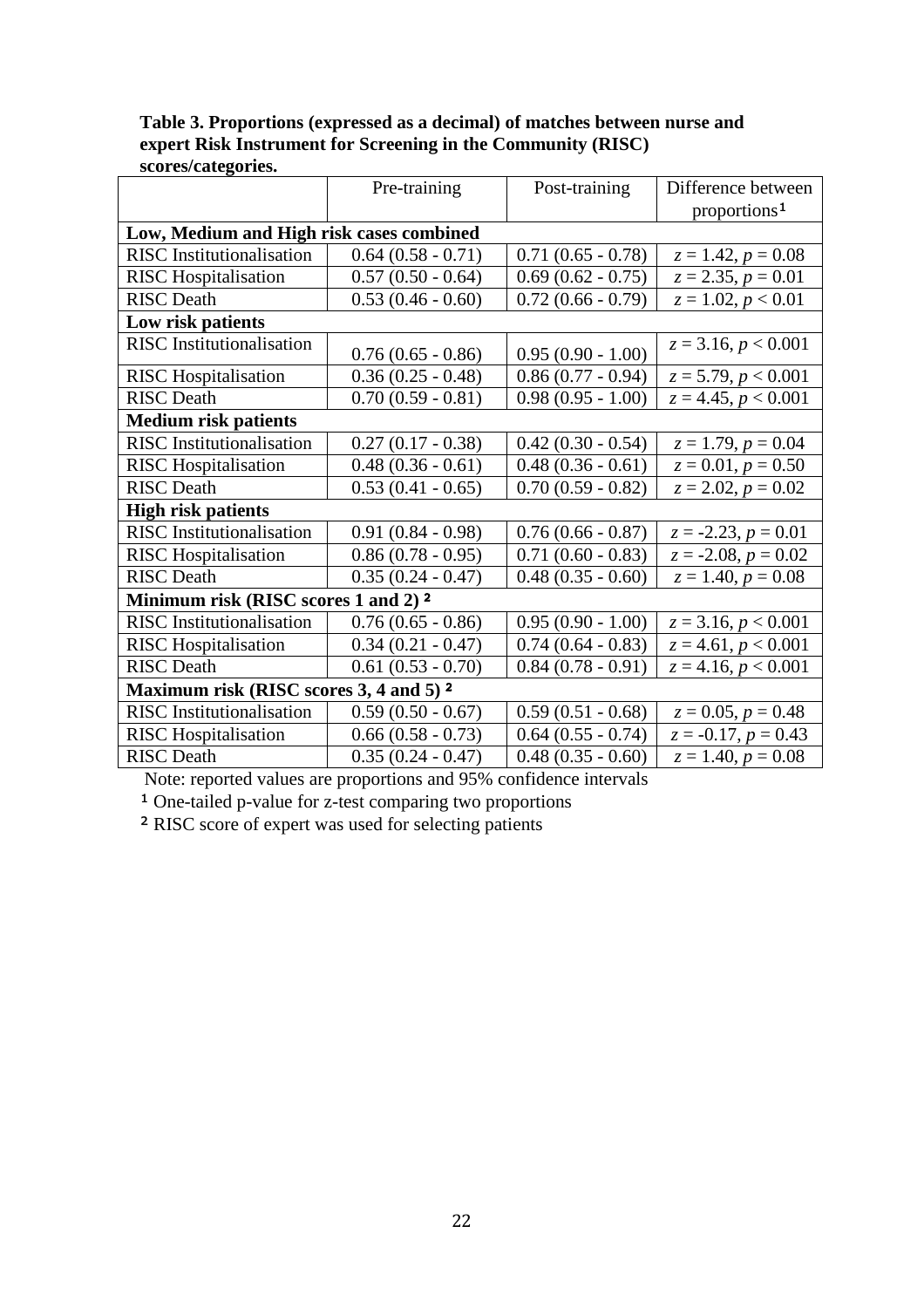|                                          | Pre-training     | Post-training    | Difference between        |
|------------------------------------------|------------------|------------------|---------------------------|
|                                          |                  |                  | means <sup>1</sup>        |
| Low, Medium and High-risk cases combined |                  |                  |                           |
| RISC Institutionalisation (0-6)          | $3.91 \pm 1.17$  | $4.25 \pm 1.16$  | $t(31) = 1.20, p = 0.12$  |
| RISC Hospitalisation (0-6)               | $3.44 \pm 1.13$  | $4.09 \pm 1.33$  | $t(31) = 1.93, p = 0.03$  |
| RISC Death $(0-6)$                       | $3.13 \pm 1.62$  | $4.31 \pm 1.03$  | $t(31) = 3.92, p < 0.01$  |
| Total/overall score (0-18)               | $10.47 \pm 2.68$ | $12.66 \pm 2.23$ | $t(31) = 3.63, p < 0.01$  |
| Low-risk patients                        |                  |                  |                           |
| RISC Institutionalisation (0-2)          | $1.50 \pm 0.72$  | $1.91 \pm 0.30$  | $t(31) = 3.23, p < 0.01$  |
| RISC Hospitalisation (0-2)               | $0.72 \pm 0.77$  | $1.72 \pm 0.52$  | $t(31) = 5.75, p < 0.001$ |
| RISC Death $(0-2)$                       | $1.38 \pm 0.66$  | $1.97 \pm 0.18$  | $t(31) = 4.72, p < 0.001$ |
| Total/overall score (0-6)                | $3.59 \pm 1.76$  | $5.59 \pm 0.71$  | $t(31) = 5.70, p < 0.001$ |
| <b>Medium-risk patients</b>              |                  |                  |                           |
| RISC Institutionalisation (0-2)          | $0.56 \pm 0.67$  | $0.84 \pm 0.77$  | $t(31) = 1.79, p = 0.04$  |
| RISC Hospitalisation (0-2)               | $0.97 \pm 0.70$  | $0.97 \pm 0.74$  | $t(31) = 0.00, p = 0.50$  |
| RISC Death $(0-2)$                       | $1.03 \pm 0.74$  | $1.41 \pm 0.67$  | $t(31) = 2.34, p = 0.01$  |
| Total/overall score (0-6)                | $2.56 \pm 1.22$  | $3.22 \pm 1.07$  | $t(31) = 2.38, p = 0.01$  |
| <b>High-risk patients</b>                |                  |                  |                           |
| RISC Institutionalisation (0-2)          | $1.84 \pm .45$   | $1.50 \pm 0.57$  | $t(31) = -2.61, p = 0.01$ |
| RISC Hospitalisation (0-2)               | $1.75 \pm .51$   | $1.41 \pm 0.67$  | $t(31) = -2.47, p = 0.01$ |
| RISC Death $(0-2)$                       | $0.72 \pm .68$   | $0.94 \pm 0.72$  | $t(31) = 1.27, p = 0.11$  |
| Total/overall score (0-6)                | $4.31 \pm .90$   | $3.84 \pm 1.39$  | $t(31) = -1.69, p > 0.05$ |

| Table 4. Mean number of matches between nurse and expert Risk Instrument |
|--------------------------------------------------------------------------|
| for Screening in the Community (RISC) scores/categories, $(n = 32)$ .    |

Note: reported values are mean  $\pm$  standard deviation

<sup>1</sup> One-tailed p-value for paired samples t-test comparing two means